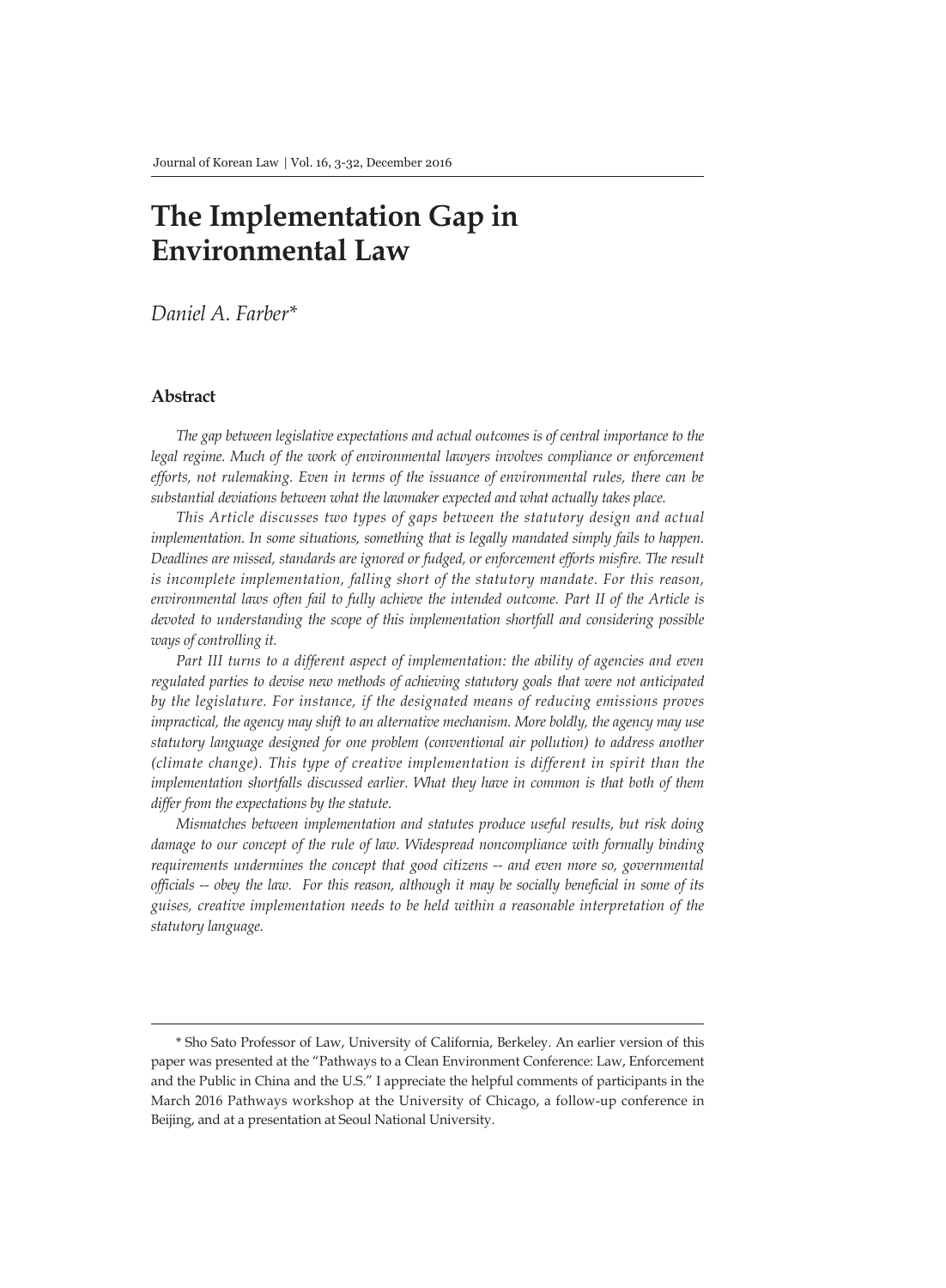#### 4 | Journal of Korean Law Vol. 16: 3

KEY WORDS: regulatory enforcement, administrative law, pollution laws, statutory interpretation, climate change, legal compliance

*Manuscript received: Oct. 6, 2016; review completed: Nov. 21, 2016; accepted: Nov. 25, 2016.*

# **I. Introduction**

Over fifteen years ago, I published an article on "slippage" in environmental law – a study of the ways in which the actual implementation of environmental law deviates from the legislative scheme.1) The basic conceptual framework of that article remains valid, but there have been important further developments, both in the implementation of environmental law and in the available information base. Consequently, it seems appropriate to revisit the topic with an eye to those developments, including the expanded body of scholarship on implementation issues.<sup>2)</sup>

As I explained in the earlier article, there are gaps between the "law on the books" and the "law in action" in all areas of law, but in environmental law the gap is particularly striking.<sup>3)</sup> Although the discrepancy is surely no secret, the core focus of environmental scholarship in the U.S. has been on the federal standards governing pollution, hazardous waste, and preservation of wilderness and wildlife. The essential picture of regulation in much of the environmental literature is that Congress passes a law, the

<sup>1)</sup> Daniel A. Farber, *Taking Slippage Seriously*, 23 Harv. Env. L. Rev. 297 (1999). I am grateful for the invitation of the organizers of the Pathways conference to revisit the subject of that article.

<sup>2)</sup> Among the many important contributions to the recent literature, LeRoy C. Paddock and Jessia A. Wentz (eds.), Next Generation Environmental Compliance and Enforcement (2014), and David L. Markell & Robert L. Glicksman, *A Holistic Look at Agency Enforcement*, 93 N.C. L. Rev. 1 (2014), provide particularly useful overviews.

<sup>3)</sup> Thomas McGarity suggests that political polarization has also resulted in more overly political and aggressive efforts to manipulate the implementation process. See Thomas McGarity, *Administrative Law as Blood Sport: Policy Erosion in a Highly Partisan Age*, 61 Duke L.J. 1671 (2012). I will not address that issue in this paper, though his view does not seem implausible.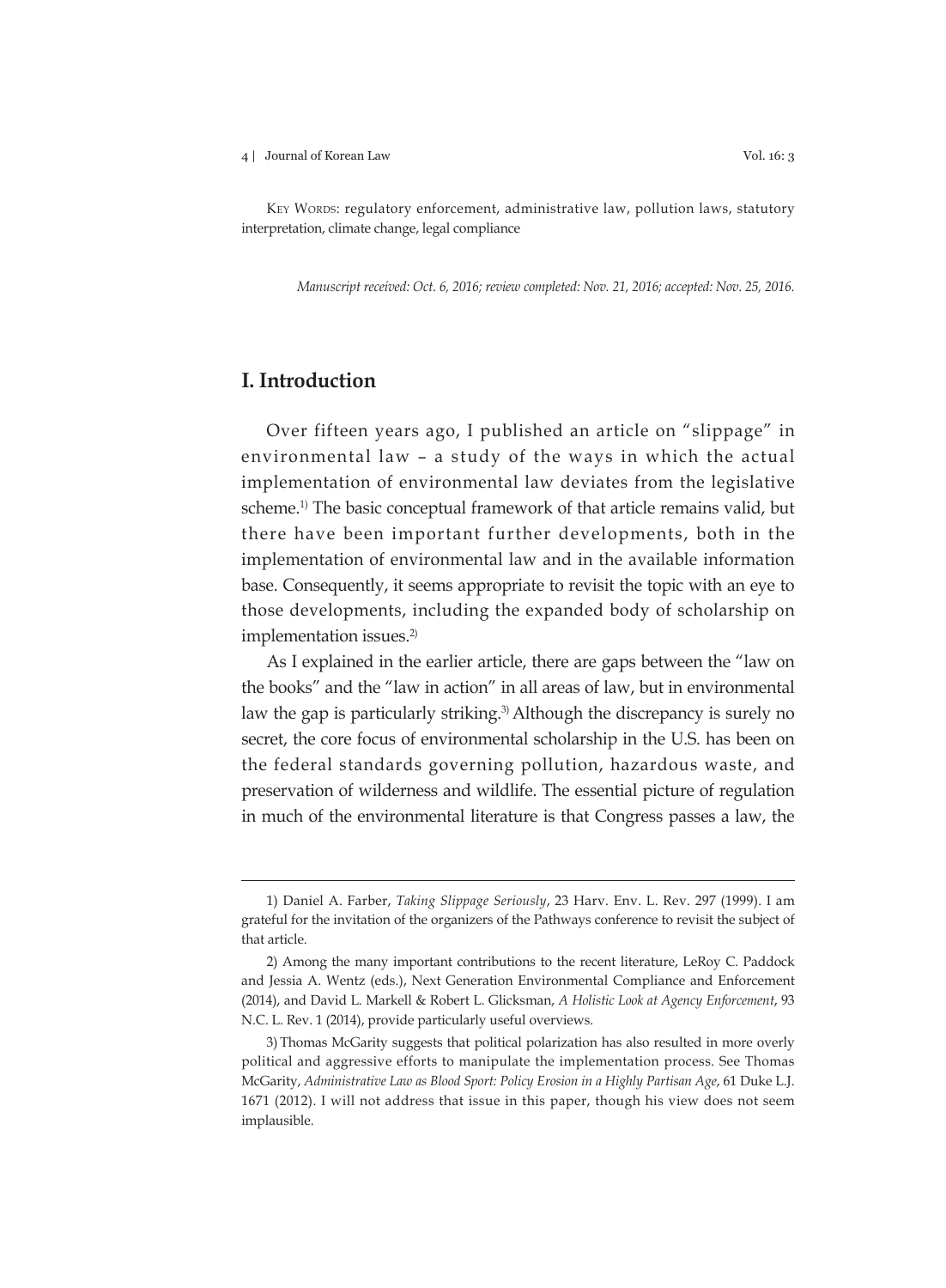federal government implements the program (usually through rulemaking), and compliance follows in due course. Of course, it is common knowledge that this story is incomplete because of the unpredictability of the implementation process. Nevertheless, this does remain the dominant intellectual paradigm.

This picture undoubtedly contains much truth and deserves the serious attention it has received. Nevertheless, this conventional picture seriously distorts the realities of the present system. The gap between legislative expectations and actual outcomes is of central importance in the legal regime. Much of the work of environmental lawyers involves compliance or enforcement efforts, not rulemaking. Even in terms of the issuance of environmental rules, there can be substantial deviations between what Congress expected and what actually takes place.

It is not clear whether the implementation challenge is greater in environmental law than other areas of government regulation, but there are some plausible reasons why that could be true. To begin with, the federal statutes set high goals in a period when environmental protection was widely seen by the public as a high priority. Some of those goals were unrealistic even at the time. Furthermore, the political consensus did not last, and beginning with Reagan's election in 1980, environmental regulation has been sharply adversarial. Enforcement and rulemaking efforts have been attractive for opponents who were unable to roll back the statutes themselves. Moreover, the increasing gridlock since 1980 has largely blocked new legislation, leaving the Environmental Protection Agency (EPA) with the task of adapting existing statutes to new challenges such as climate change through the administrative process. Finally, environmental laws rely heavily on cooperation between state and federal agencies, and states have differed widely in their willingness to support implementation of federal law. State pushback has become stronger over time due to political polarization. Whatever the reason, the "disconnect" between the statutes and the reality of implementation has been substantial and persistent.

In this article, I will discuss two types of gaps between the statutory design and actual implementation. In some situations, something that is legally mandated simply fails to happen. Deadlines are missed, standards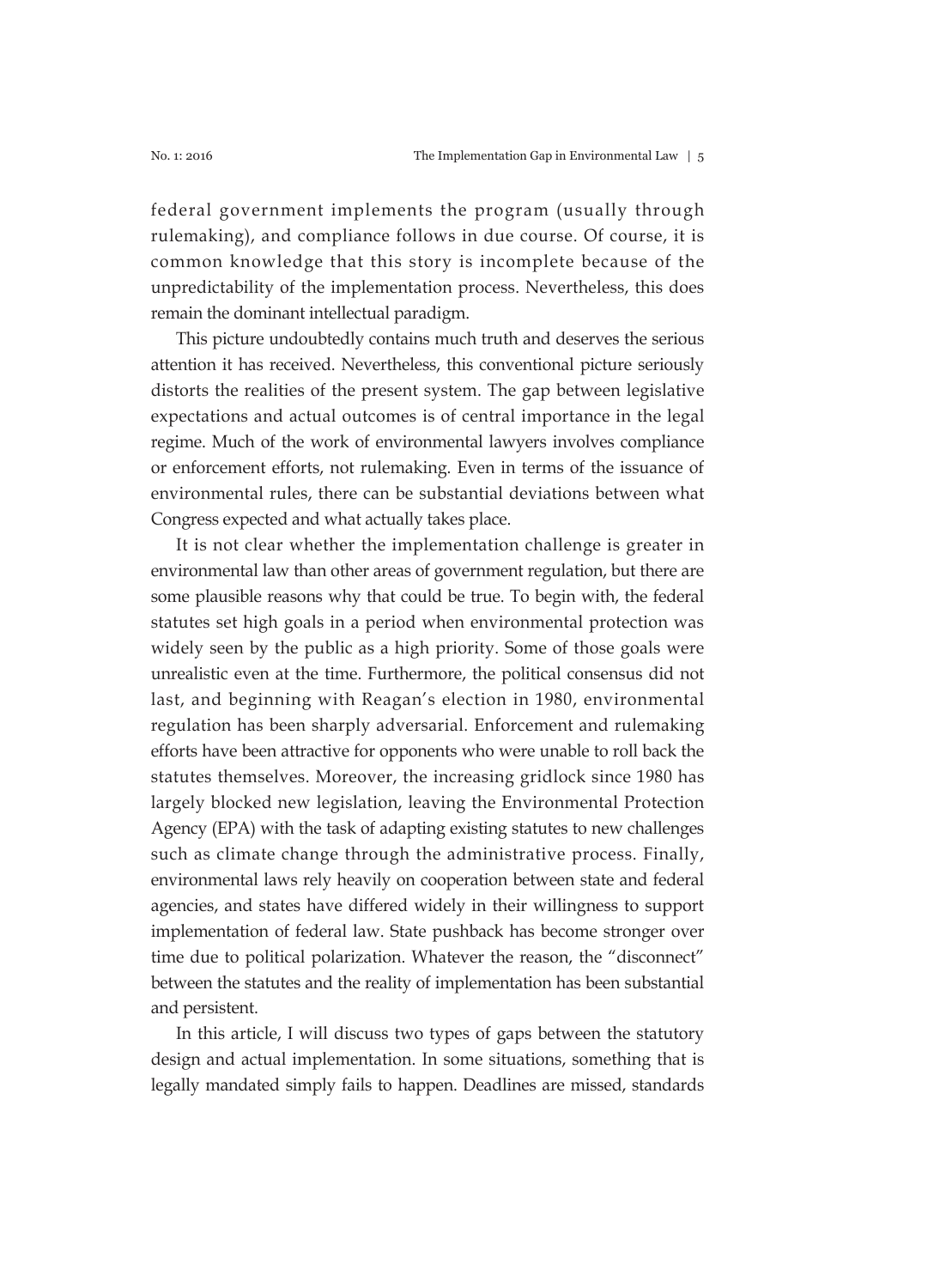are ignored or fudged, or enforcement efforts misfire.<sup>4)</sup> Perhaps this phenomenon escapes notice because we are more likely to focus our attention on what *is* happening than on what *is not*. Part II is devoted to understanding the scope of this implementation shortfall and considering possible ways of controlling it.<sup>5)</sup>

Part III turns to a different aspect of implementation: the ability of agencies and even regulated parties to devise new methods of achieving statutory goals that were not anticipated by the legislature. This type of creative implementation is different in spirit than the implementation shortfalls discussed earlier. In practice, however, the difference is not necessarily clear-cut. In some cases, the statutory goals may be subject to debate or it may not be clear whether a program in fact has a positive or negative impact on achieving those goals. Still, the difference is between failed implementation and what one might call creative implementation. What they have in common is that both of them differ from the expectations of the legislature.

The implementation gap should not be exaggerated, and we should not overlook the substantial extent to which the system operates as planned. Genuine compliance and straightforward implementation are also important parts of the picture. Yet, we also seriously misunderstand the regulatory system if we ignore the pervasive effect of implementation issues on the system as a whole. The problem of obtaining compliance with environmental mandates is pervasive. So is the problem of achieving statutory goals when unexpected difficulties arise. Although scholarly attention to such implementation issues has increased in recent years, they still receive less attention than they deserve.

<sup>4)</sup> One reason is budgetary. As Joel Mintz puts it, "[o]ne area in which… the U.S. approach to environmental enforcement has been consistently inadequate is Congress's allocation of staff and financial resources for EPA's enforcement program." Joel A. Mintz, *Assessing National Environmental Enforcement: Some Lessons from the United States' Experience*, 26 Geo. Int'l Env. L. Rev. 1, 7 (2013).

<sup>5)</sup> The implicit assumption, of course, is that environmental regulations are socially beneficial and that greater compliance is socially desirable, a point on which not everyone might agree.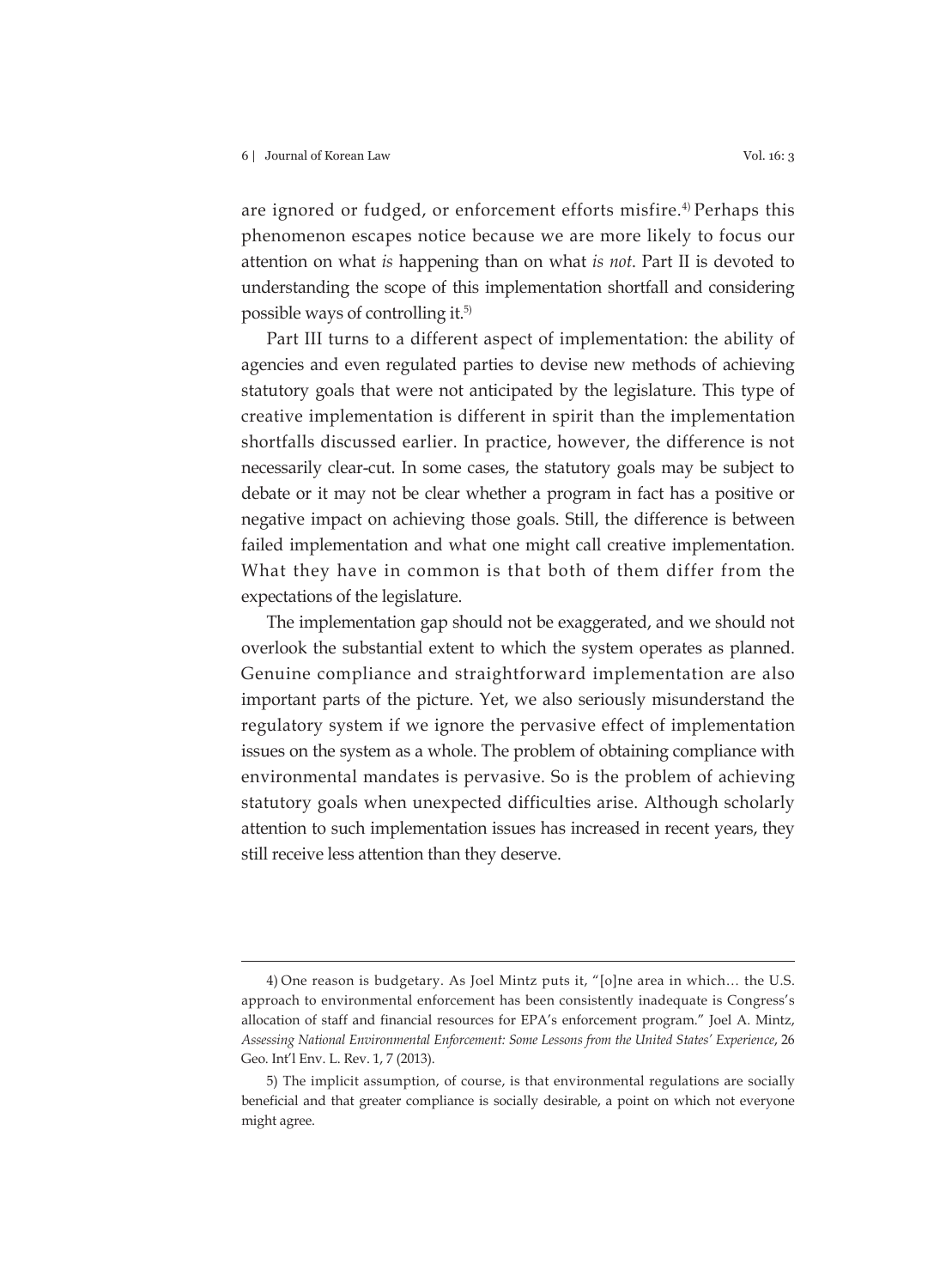## **II. Implementation Shortfalls**

As we will see in this section, there are conspicuous shortfalls in compliance with environmental statutes. It is important, however, to keep these shortfalls in perspective. U.S. environmental regulations have resulted in notable advances in environmental quality. $6$  At the same time, however, there have been unanticipated delays and areas of weak implementation, resulting in slower and more erratic progress than we might otherwise have seen. These problems are so widespread that they cannot be considered aberrational.

### *1. Failures and Delays in Implementation*

According to an old saying, "there is many a slip between cup and lip." In this section, we consider two ways that implementation can go awry: either through failure by the regulatory bodies themselves to comply with statutory mandates or failure by the regulated firms to do so.

#### *1) Deadline Violations*

Congressional regulatory mandates sometimes follow a notorious pattern. New statutes or amendments are passed, with much fanfare. EPA or some other regulator is directed to issue new rules before some deadline, often less than a year away. Time comes and goes, but no agency action is forthcoming. Often the agency is unable to comply because of insufficient information or budget shortfalls; sometimes it simply chooses not to comply for political reasons or because it believes the mandate is unworkable. For instance, under the 1972 Clean Water Act, EPA was supposed to issue certain water pollution regulations within a year, $\eta$  but

<sup>6)</sup> For a vivid illustration, see the graph showing the substantial decrease in air pollution from 1980 to 2014 in https://www3.epa.gov/airtrends/images/inNAAQS19802014\_ 20150923.png.

<sup>7)</sup> See CWA § 304(b), 33 U.S.C. § 1314(b) (requiring EPA to issue effluent limitation guidelines within one year of October 18, 1972).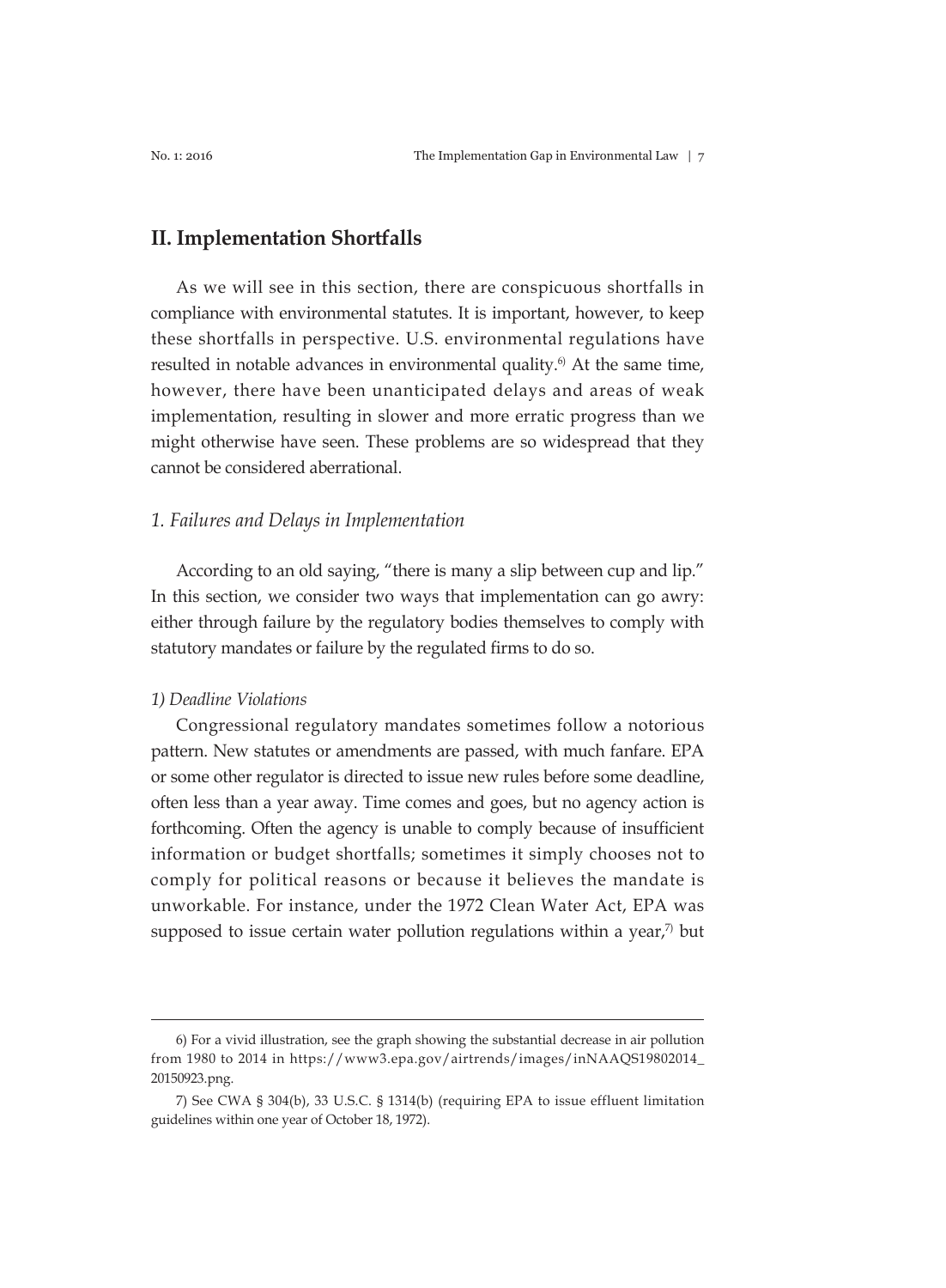some important rules were not issued until 1987<sup>8</sup> and the process was not complete until 1990.<sup>9)</sup>

A more recent example is provided by legislation relating to food safety. After President Obama signed food safety reforms at the beginning of 2011, the Food and Drug Administration (FDA) had one year to propose safety requirements for producing and harvesting farm produce, among other mandates. The FDA did manage to complete drafts of two proposed rules before the Act's deadline. After much delay by White House staff,<sup>10)</sup> the FDA formally proposed the revised versions on January 4, 2013, exactly a year later than the statutory deadline.<sup>11)</sup> The FDA had also missed other deadlines under the Act, prompting a district court judge a few months later to order the agency to propose new deadlines it would meet.<sup>12)</sup> This was not the last of the delays. By early 2014, the FDA had proposed most of the required rules, but there were continuing delays in proposing others. The FDA agreed with the plaintiffs on a new schedule for issuing many of the final regulations by 2017.13) If this schedule is kept, it will mean that most but not all of the rules will be out within five years of the statutory deadline.

A careful empirical study across multiple administration agencies provides a firmer basis for generalizing the operation of regulatory deadlines.14) The study identified almost 2500 regulations from 1987 to 2003

<sup>8)</sup> Env. Rep., Nov. 13, 1987, at 1736.

<sup>9)</sup> Rybachek v. Alask Miner's Ass'n, 904 F.2d 1276 (1990). As a result of such delays, many permits were issued in the meantime without the benefit of the mandated EPA regulations based on the best judgment of individual state officials on feasible pollution reductions. See Howard Latin, *Regulatory Failure, Administrative Incentives, and the New Clean Air Act*, 21 Env. L. 1647 (1991).

<sup>10)</sup> *See* Helena Bottemiller, *Documents Show OMB Weakened FDA's Food Safety Rule*s, Food Safety News, March 25, 2013.

<sup>11)</sup> Food and Drug Administration, FDA Proposes New Safety Standards for Foodborne Illness Prevention and Produce Safety (Jan. 4, 2013).

<sup>12)</sup> Food Safety v. Hamburg, No. 12-cv-04529 (N.D. Cal. Apr. 22, 2013). The court approved the FDA's new deadlines in June.

<sup>13)</sup> Renée Johnson, "Food Safety Issues for the 114th Congress" 10 (Feb. 13, 2015) (Congressional Research Service).

<sup>14)</sup> Gersen and O'Connell, *Statutory Deadlines.* The empirical findings are found in *id.* at 937-949, with more details in the tables at the end of the article.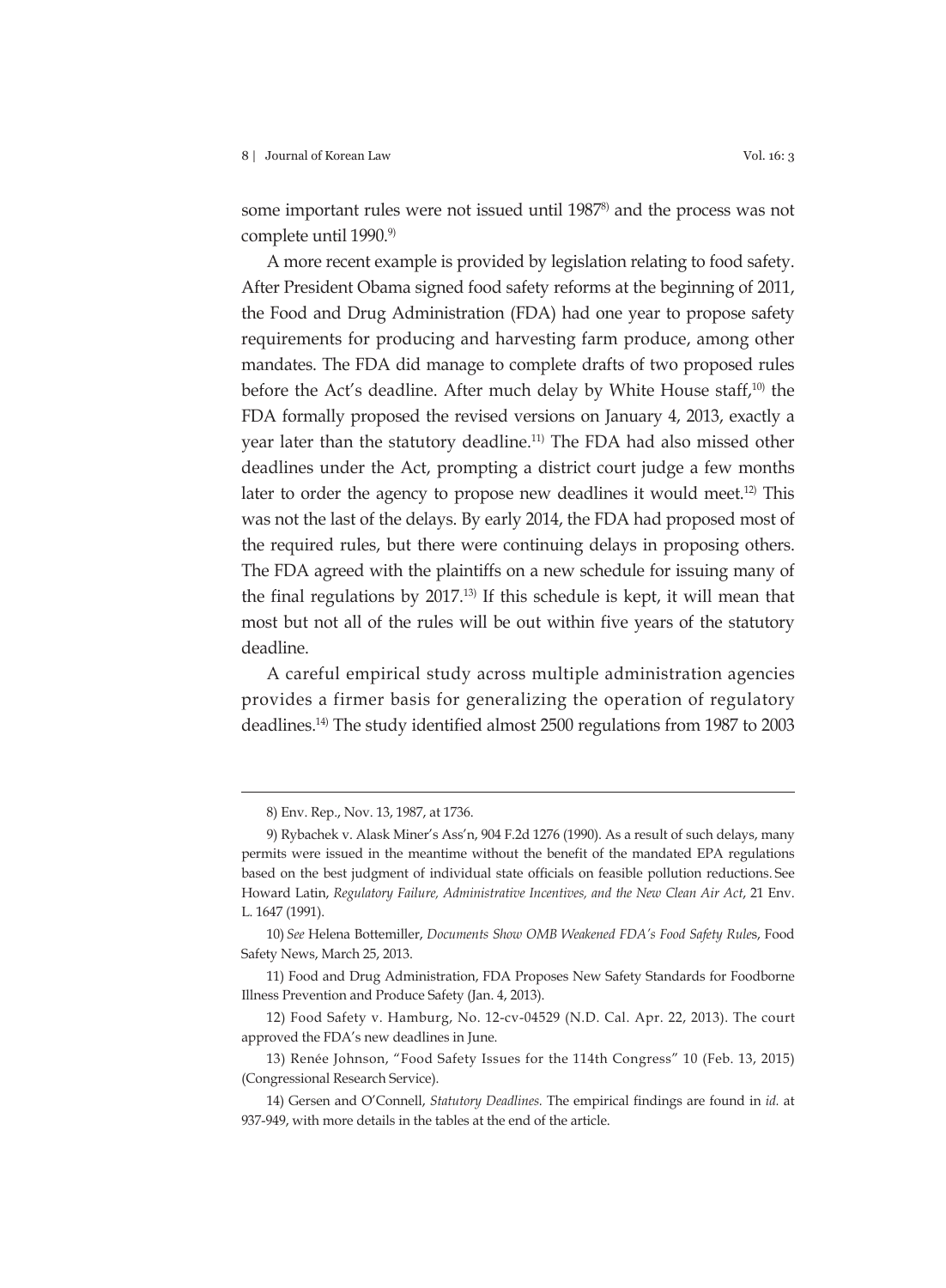involving statutory deadlines and about 15% of them involved judicially imposed deadlines.15) Deadlines are associated with a shorter regulatory process, but to a surprisingly modest extent. Controlling for other differences, there was a 57% chance that a rulemaking with a deadline would end before a similar rulemaking with no deadline.<sup>16)</sup> At EPA, for example, the average duration of rulemakings without deadlines was 685 days; the presence of a deadline reduced the length to an average of 610 days or by only about 10%.<sup>17)</sup> If not wholly irrelevant, rulemaking deadlines seem to be a good deal less motivating than one might have expected.

Other deadlines involve state governments' issuance of environmental compliance plans or other regulations or achieving environmental goals by the deadlines imposed by Congress. In theory, EPA has complete control over laggard states in this system, because it can disapprove a state plan, impose its own program, or even rescind the delegation to a state entirely. Thus, in theory, states that lag behind should be swiftly shouldered aside. But this threat is not altogether credible because taking over a state program is very costly for EPA.18) As a practical matter, EPA needs the active participation of state governments for the program to succeed; it simply does not have the resources to implement federal environmental statutes on its own.<sup>19)</sup> Minor conflicts with state agencies can be resolved simply through the exercise of EPA's authority, but major disputes may require EPA to negotiate with the states in order to obtain their cooperation.20) As a result, "the states have been able to work compromises with EPA rather than be slavishly subject to federal dictates."<sup>21)</sup>

Because of these dynamics, federal air pollution deadlines have served as the bases for rounds of negotiation and increasingly stringent restrictions

<sup>15)</sup> *Id.* at 983 Table 4,

<sup>16)</sup> The percentage is derived from the 1.37 to 1 odds given in *id.* at 949.

<sup>17)</sup> *Id.* at 988 Table 12.

<sup>18)</sup>See Victor Flatt, *A Dirty River, Runs Through It: The Failure of Enforcement of the Clean Water Act*, 25 B.C. Envtl. Aff. L. Rev. 1, 31 (1997).

<sup>19)</sup>John Dwyer, *The Practice of Federalism Under the Clean Air Act*, 54 Md. L Rev. 1183. 1218 (1995).

<sup>20)</sup> *Id.* at 1224.

<sup>21)</sup> *Id.*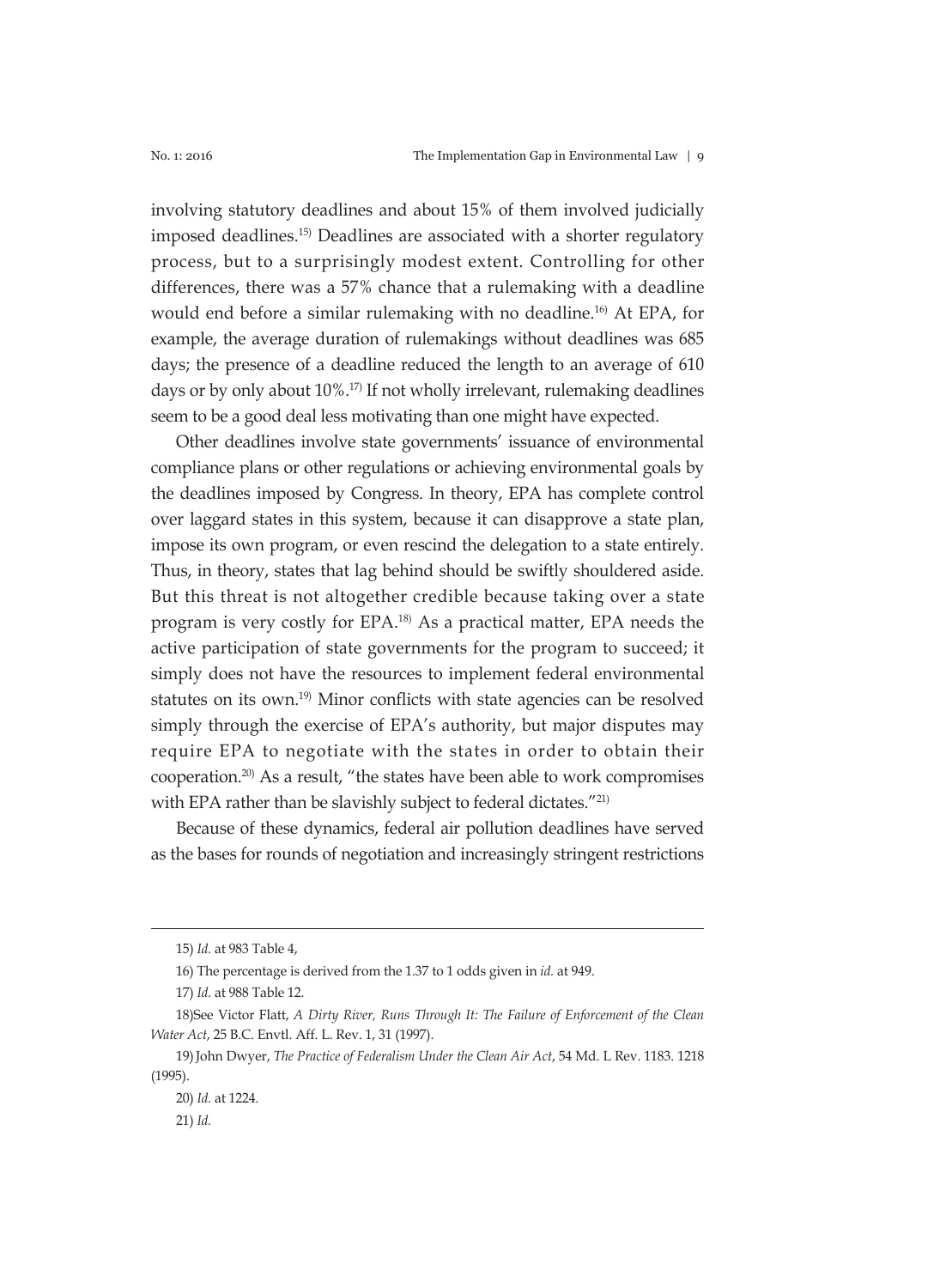on states.22) As originally enacted in 1970, the Clean Air Act required states to achieve national air quality standards in five years, which Congress extended for two years (ten years years in some areas). In 1990, Congress yet again extended the compliance period. Despite the frustrations and delays involved in this process, air quality has improved substantially and retrospective studies show that the benefits have far exceeded the costs.23) Still, the original statute with its strict deadlines provides no clue of the complex minuet of deadlines, delays, and renegotiation that actually resulted.

#### *2) Non-Compliance by Sources*

It would be grossly inaccurate to say that the federal environmental statutes are a dead letter. Obviously, they are not. They have resulted in dramatic improvements in air and water pollution in many parts of America.<sup>24)</sup> But it is equally obvious that translating legal mandates into physical compliance is far from automatic.The problem is not limited to air pollution. Implementation of the Clean Water Act received considerable attention before the close of the last century, with discouraging findings. Twenty years after passage of the statute, roughly ten thousand discharges still had no permits whatsoever, 12-13% percent of major private and municipal sources were in a "Significant Noncompliance" status during a single three-month period alone, and another 5% avoided that status only because they were already on extended compliance schedules.25) Other studies showed considerable variation in compliance levels between states.<sup>26)</sup> EPA's inspector general also documented widespread shortfalls in state enforcement,<sup>27</sup> and even disparities between states in which EPA

<sup>22)</sup> The account in this paragraph and the next one is drawn from Daniel A. Farber and Ann E. Carlson, Environmental Law: Cases and Materials 420-422 (9<sup>th</sup> ed., 2014).

<sup>23)</sup> This is not to say, of course, that some other approach might not have produced the same benefits more quickly or cheaply.

<sup>24)</sup> For an overview of enforcement mechanisms, see Robert Esworthy, Federal Pollution Control Laws: How Are They Enforced? (Congressional Research Service, 2014).

<sup>25)</sup> See Robert W. Adler et al., *The Clean Water Act: 20 Years Later* 147-167 (1993), for the sources of these figures.

<sup>26)</sup> See Victor Flatt, supra note 20.

<sup>27)</sup> John Cushman, *EPA and States Found to Be Lax on Pollution Law*, NY Times, June 7,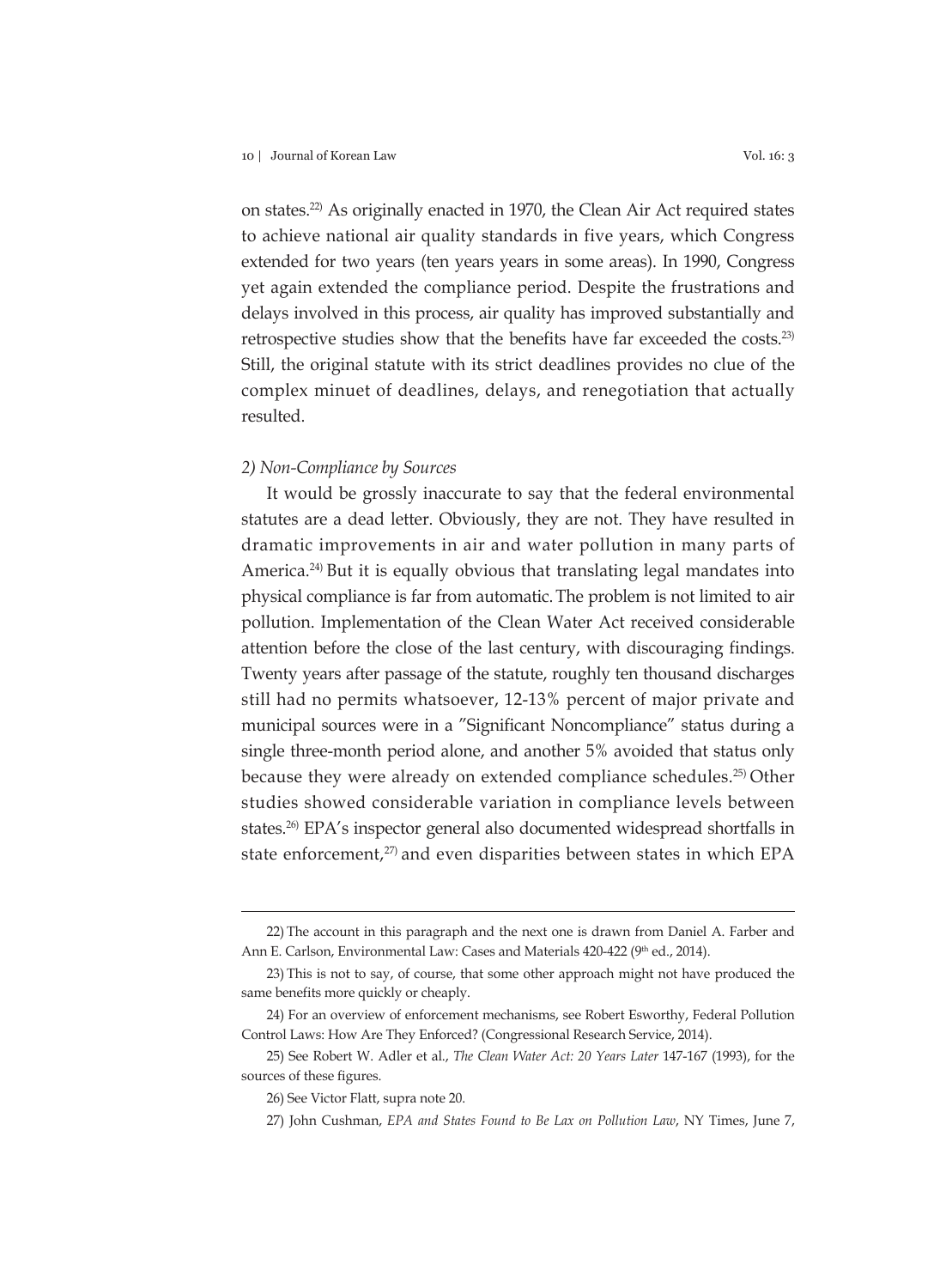rather than the state is in charge of enforcement.<sup>28)</sup> These studies may exaggerate the significance of non-compliance because they do not take into account the seriousness of the violation.<sup>29</sup> Still, these figures were cause for serious concern.

Unfortunately, environmental enforcement problems seem to have continued into this century. In terms of EPA performance, according to one summary of the available evidence:

The Government Accountability Office ("GAO"), EPA's Office of Inspector General ("OIG"), EPA's Administrator, and EPA's own enforcement office have all offered highly critical assessments of EPA's performance in promoting compliance with environmental regulatory requirements. In a December 2012 report, for example, the GAO noted that "[i]n recent years, EPA has reported that it is not achieving all of the environmental and public health benefits it expected in regulating certain entities because of substantial rates of noncompliance in some programs." Compounding the challenge in inducing compliance at desired levels is the enforcers' ignorance of the scope of the problem they are addressing. As the GAO also noted, "[B]ecause of incomplete or unreliable data on compliance in some programs…EPA cannot determine the full extent of entities' compliance."30)

Enforcement by states has also continued to fall short of expectations, including:

<sup>1998,</sup> available at http://www.nytimes.com/1998/06/07/us/epa-and-states-found-to-be-laxon-pollution-law.html?pagewanted=all.

<sup>28)</sup> For a detailed description of the enforcement process, see Joseph F. Guida and Jean M. Flores, *From Here to A Penalty: Anatomy of EPA Civil Administrative Enforcement*, 43 Tex. Envtl. L.J. 129 (2013). For a striking failure of implementation by the state which was only belatedly corrected by EPA oversight, see Mary Tiemann, Lead in Flint, Michigan's Drinking Water: Federal Regulatory Role, CRS Insights (March 2, 2016), available at https://www.fas.org/ sgp/crs/misc/IN10446.pdf.

<sup>29)</sup> See Joel A. Mintz, *Measuring Environmental Enforcement Success: The Elusive Search for Objectivity*, 44 Env. L. Rev. 10751 (2014). Mintz discusses possible improved metrics. See *id.* at 10754-55.

<sup>30)</sup> Markell and Glicksman, supra note 5, at 45.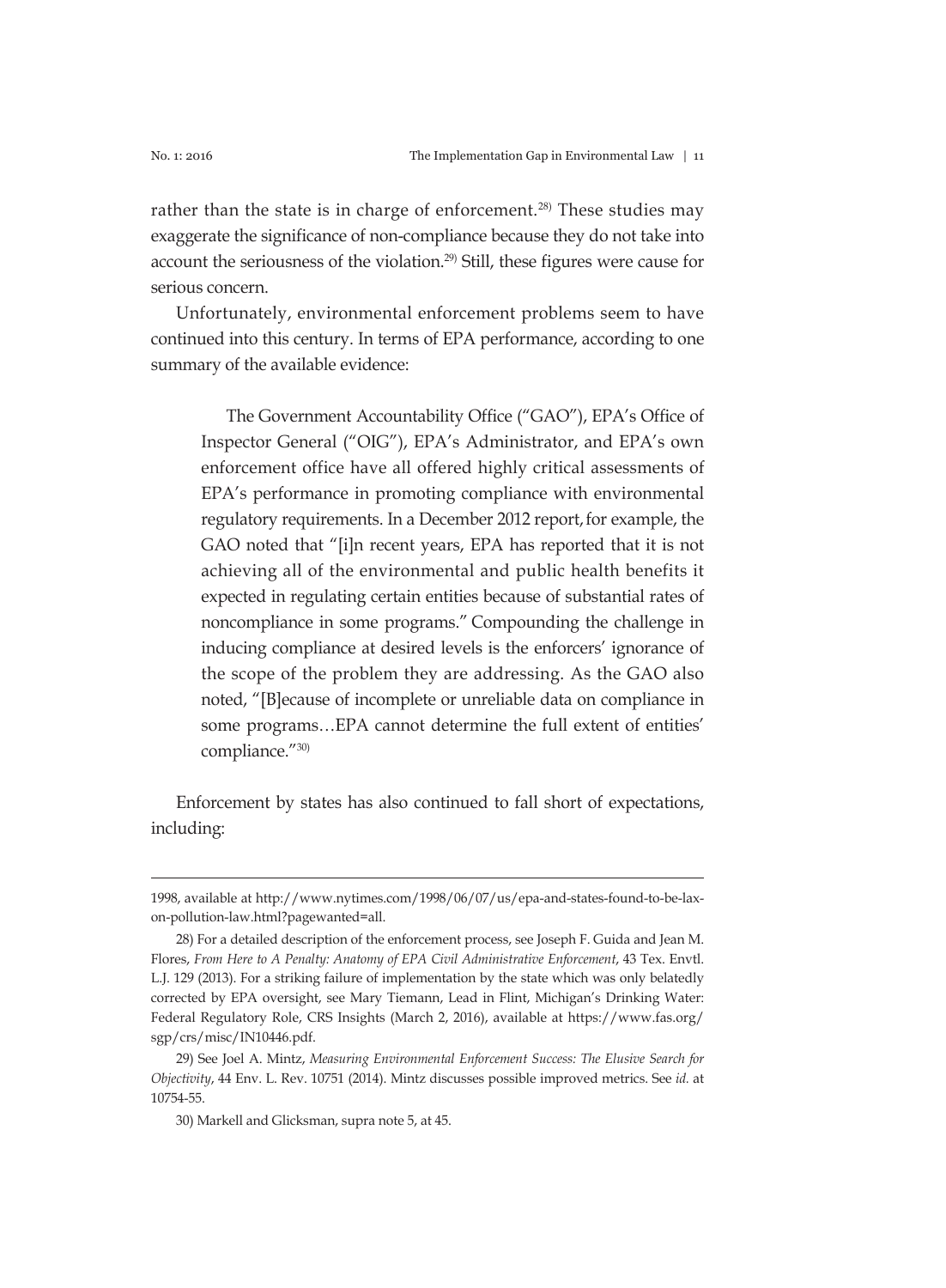- Widespread and persistent data inaccuracy and incompleteness in national data systems, which make it hard to identify when serious problems exist or to track state actions;
- Routine failure of states to identify and report significant noncompliance;
- Routine failure of states to take timely or appropriate enforcement actions to return violating facilities to compliance, potentially allowing pollution to continue unabated; and
- Failure of states to take appropriate penalty actions, which results in ineffective deterrence for noncompliance and an unlevel playing field for companies that do comply.<sup>31)</sup>

The upshot is that, as EPA's Office of Inspector General (OIG) has found, "state enforcement programs frequently do not meet national enforcement goals."32) Some of the defects in state performance were particularly troubling:

The OIG found that during fiscal years 2003 to 2009, "… performance was low across the board," with some states performing far below average. For example, EPA established a national goal that states inspect 100% of major CAA emitters every two years, but the Inspector General found that only eight states met that goal. As of 2009, EPA set a national goal that states inspect 100% of CWA major permit holders every two years, but in 2010, only two states met that goal, the national average was only 61%, and thirteen states inspected fewer than 50% of major facilities.<sup>33)</sup>

It is important to keep defects in enforcement in perspective. They indicate a troubled but not impotent enforcement system. Despite the

<sup>31)</sup> *Id.* at 47-48.

<sup>32)</sup> *Id.*

<sup>33)</sup> *Id.* at 48. For more recent discussion of some of the weaknesses of the implementation process, see David L. Markell and Robert L. Glicksman, *Dynamic Governance in Theory and Application, Part I* (2016), available at www.ssrn.com/abstract=2734204 (forthcoming in the Arizona Law Review).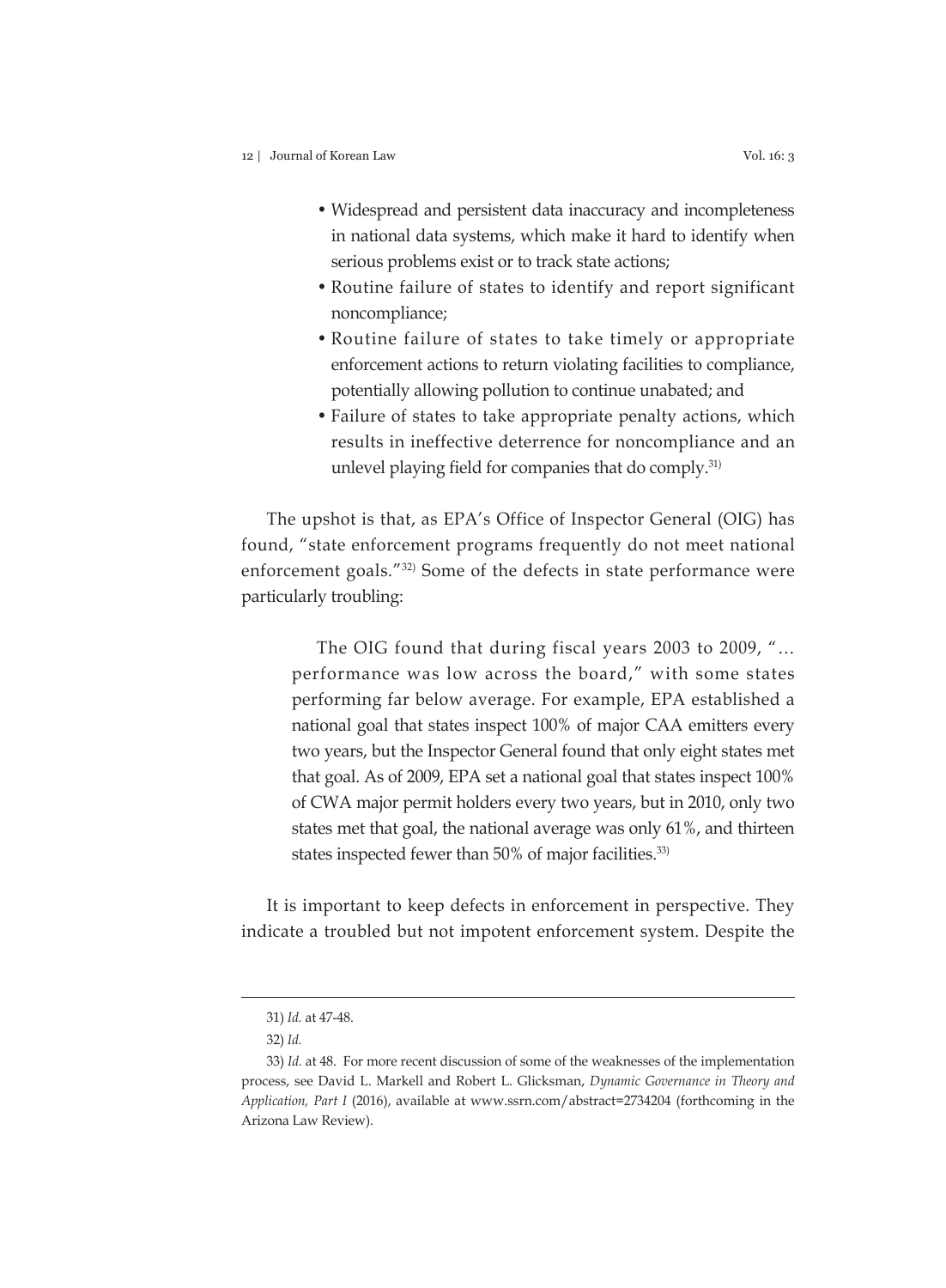unevenness discussed above, enforcement is often vigorous and effective. For instance, EPA summarized its 2015 enforcement record as resulting in \$7 billion in investments by companies in compliance and cleanup measures; \$404 million in penalties; \$39 million for environmental mitigation projects (discussed in Part III); and 129 combined years of incarceration for sentenced defendants.<sup>34)</sup> EPA reported that its enforcement actions that year resulted in reductions of 215,000 tons of air pollutants and  $46,000$  pounds of water pollution.<sup>35)</sup> No doubt, the figures would be considerably higher if state enforcement actions were added. Thus, enforcement is by no means a paper tiger. It falls far short of reaching all violations, leaving many pollution sources out of compliance. The next section considers ways in which the level of compliance could be increased.

# *2. Improving Compliance*

One of the distinctive features of U.S. environmental law is the use of citizen suits for enforcement purposes.36) Available remedies include an injunction against noncompliance, an order requiring the defendant to pay civil penalties to the government, and attorneys fee. These citizen suit provisions may authorize "any person" to commence an action against a violator. They require plaintiffs to give notice, usually sixty days, to the alleged violator and to federal and state authorities prior to filing suit. Most of the statutes specify that if federal or state authorities are diligently prosecuting compliance actions, citizen suits are barred, though citizens are authorized to intervene in federal enforcement actions.<sup>37)</sup>

<sup>34)</sup> See https://www.epa.gov/enforcement/enforcement-annual-results-fiscal-yearfy-2015.

<sup>35)</sup> https://www.epa.gov/enforcement/enforcement-annual-results-analysis-andtrends-fiscal-year-fy-2015.

<sup>36)</sup> See, e.g., § 304 of the Clean Air Act, § 505 of the Clean Water Act, § 18 of the Toxic Substances Control Act (TSCA), § 7002 of the Resource Conservation and Recovery Act (RCRA), § 326 of the Emergency Planning and Community Right-To-Know Act, § 11(g) of the Endangered Species Act, and § 310 of CERCLA. An exception is the Federal Insecticide, Fungicide, and Rodenticide Act (FIFRA), which does not authorize citizen suits.

<sup>37)</sup> For an introduction to the topic and a defense of citizen suits, see Mark Seidenfeld and Janna Satz Nugent, "*The Friendship of the People": Citizen Participation in Environmental Enforcement*, 73 Geo. L. Rev. 269 (2005).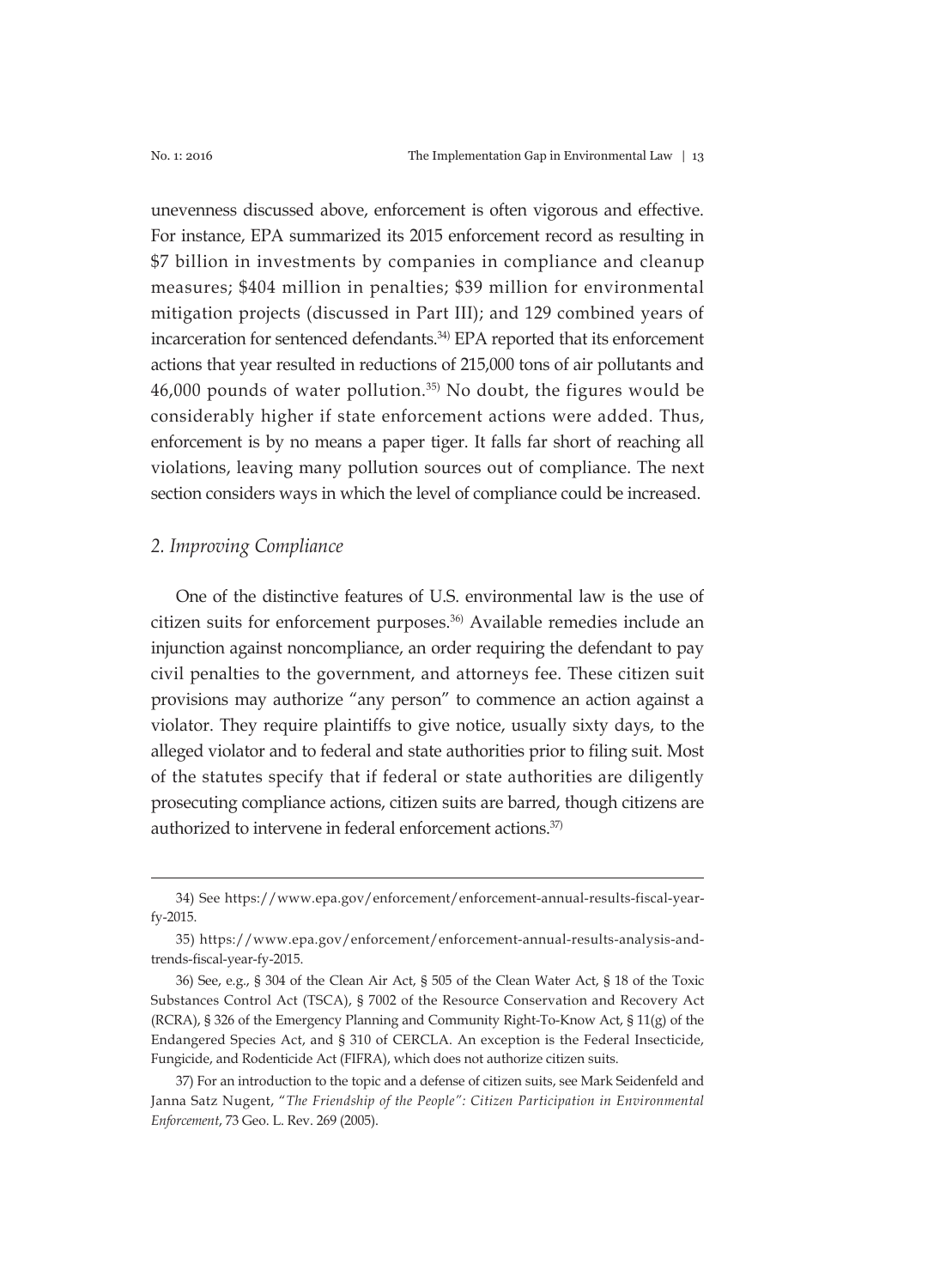Empirical evidence about the effectiveness of citizen suits is limited, but the existing evidence does suggest that they improve environmental compliance. A recent study by the Center for Law, Energy, and Environment at Berkeley found that citizen suits against municipal waste treatment facilities led to settlements that resulted in improvements in environmental quality.<sup>38)</sup> Another study, this time of citizen suits under the Endangered Species Act, found that the suits led to protection for species that were as in need of protection as those that the agency chose, thereby augmenting the statute's protection.39)

Although the citizen suit technique has proved effective, it might be even more useful if the Supreme Court had not placed restrictions on the ability of plaintiffs to bring these suits<sup>40</sup> and on the availability of attorneys' fees.41) Perhaps it is not too late to reconsider some of these limiting decisions. In addition, although some states already allow citizen suits to be brought in their own courts, $42$ ) states might consider expanding this option.

Transparency can also be useful in curbing violations. EPA formerly had a practice of publicizing each stage of an enforcement action, and these routine press releases often received attention from local media in the vicinity of the violation and "were widely viewed as having a meaningful deterrent impact on existing and would-be environmental violators."43) Today, EPA is once again exploring methods for greater transparency, including on-line reporting of real-time monitoring data and other forms of

<sup>38)</sup> Nell Green Nylen, Luke Sherman, Michael Kiparsky, and Holly Doremus, *Citizen Enforcement and Sanitary Sewer Overflows in California* (2016), available at https://www.law. berkeley.edu/wp-content/uploads/2016/04/CLEE\_CitizenEnforcementSSOs\_2016-04-11. pdf.

<sup>39)</sup> Eric Biber and Berry Brosi, *Citizen Involvement in the U.S. Endangered Species Act*, 337 Science 802 (2012).

<sup>40)</sup> See Hallstrom v. Tillamook County, 493 U.S. 20 (1989) (requiring strict compliance with time limits for notice of intent to file suit); Steel Co. v. Citizens for a Better Environment, 523 U.S. 83 (1998) (no jurisdiction if defendant complies after receiving notice of intent to file suit)

<sup>41)</sup> See Buckhannon Bd. & Care Home v. West Virginia Dept. of Health, 532 U.S. 598 (2001) (precluding fees where the defendant alters behaviors without formal court order).

<sup>42)</sup> See James R. May, *The Availability of State Environmental Citizen Suits*, 18 Nat. Res. & Env. 53 (Spring 2004).

<sup>43)</sup> Joel A. Mintz, *Shaping Next Generation Compliance at EPA: Lessons from the Agency's Past and Some Post-Workshop Thoughts*, in Paddock and Wentz, supra note 3, at 330.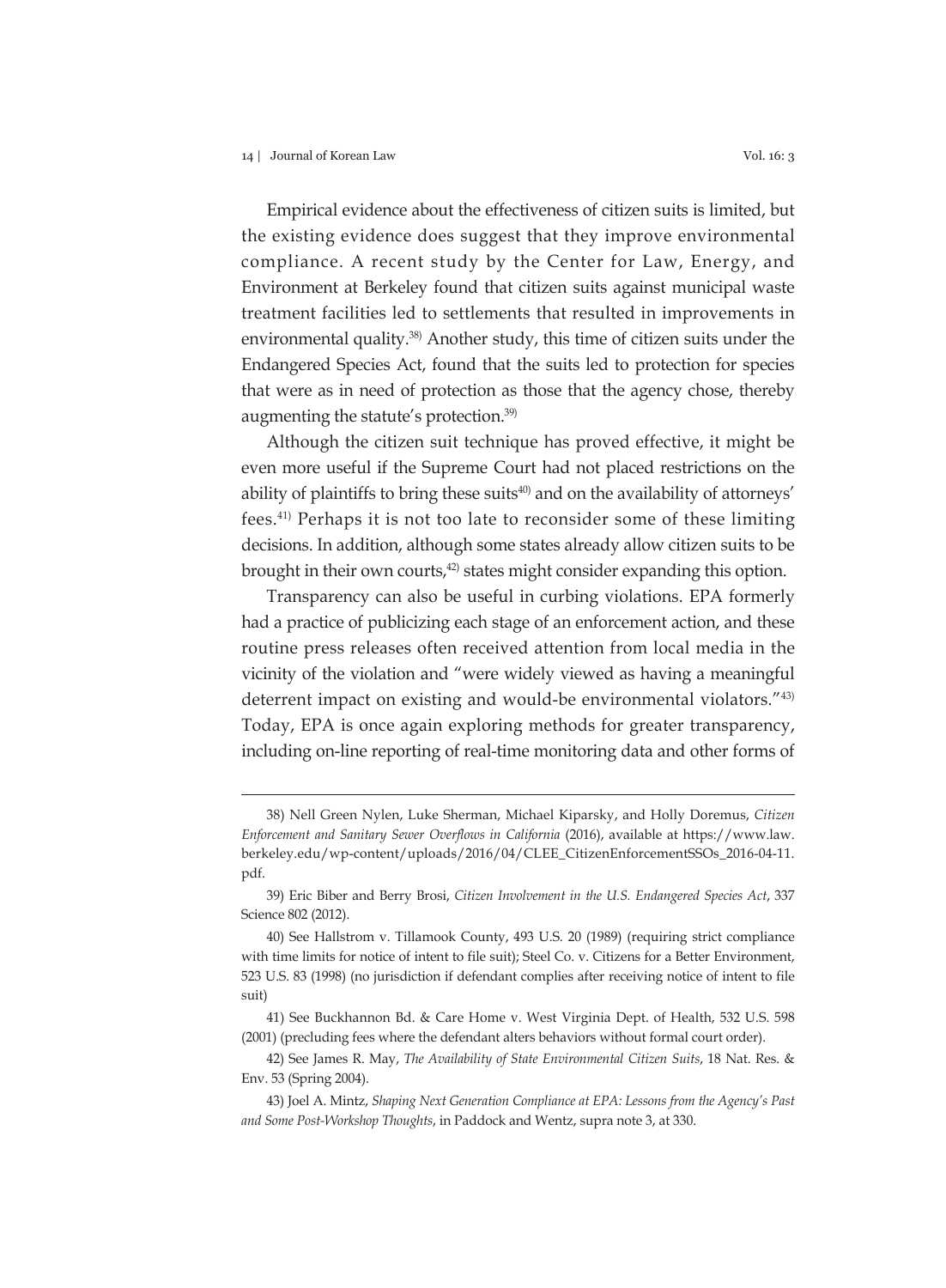e-reporting that make information available to the public.<sup>44)</sup>

One aspect of enforcement that has become clear is the need to focus on small, dispersed sources that may cumulatively cause major problems:

[W]hen EPA developed its enforcement policies, it focused primarily on the largest (or major) facilities with individual permits that are in significant noncompliance. But EPA had found a rate of serious noncompliance at about forty-five percent of smaller facilities. EPA had further concluded that "[i]t is likely that these smaller but more numerous sources are of critical concern, especially where there are clusters of permitted facilities around impaired waters."45)

These small, dispersed sources can also be major contributors to toxic air pollutants.46) EPA has also explored communication strategies in some industries with numerous small emitters. Rather than seek enforcement, EPA simply sent letters to firms with suggestions about low-cost methods of compliance; the letters were inexpensive but produced noticeable results.47)

As this example indicates, there has also been considerable interest in use of cooperative compliance strategies.<sup>48)</sup> There are a number of economic

<sup>44)</sup> Cynthia Giles, New Generation Compliance, in Paddock and Wentz, supra note 3, at 4-7, 15, 18. For instance, EPA has deployed solar-powered monitors that can upload data via cell phones and infrared cameras that allow it to identify release plumes. *Id.* at 15. This seems to be a very promising development: "[t]he advent of low-cost, tamper-proof, real-time monitors that regularly transmit data to regulators holds great promise, as do remote sensing technologies." James Salzman, J.B. Ruhl, and Jonathan Nash, *Environmental Law in Austerity*, 32 Pace Envtl. L. Rev. 481, 487 (2015).

<sup>45)</sup> Markell and Glicksman, supra note 3, at 64.

<sup>46)</sup> For further discussion, see Daniel A. Farber, *Controlling Pollution by Individuals and Other Dispersed Sources*, 35 Env. L. Rep. 10745 (2005).

<sup>47)</sup> *Id.* at 329. There is some empirical evidence supporting the effectiveness of enforcement techniques that rely on cooperation rather than coercion. See Dietrich H. Earnhart and Robert L. Glicksman, *Coercive vs. Cooperative Enforcement: Effect of Enforcement Approach on Environmental Management*, 42 Int'l Rev. of L. & Econ. 135 (2015). For additional thoughts on cooperative compliance strategies, see Daniel A. Farber, *Triangulating the Future of Reinvention: Three Emerging Models of Environmental Protection*, 2000 U. Ill. L. Rev. 61 (2000).

<sup>48)</sup> See Glicksman and Earnhart, supra note 45, at 79. For definitions of these enforcement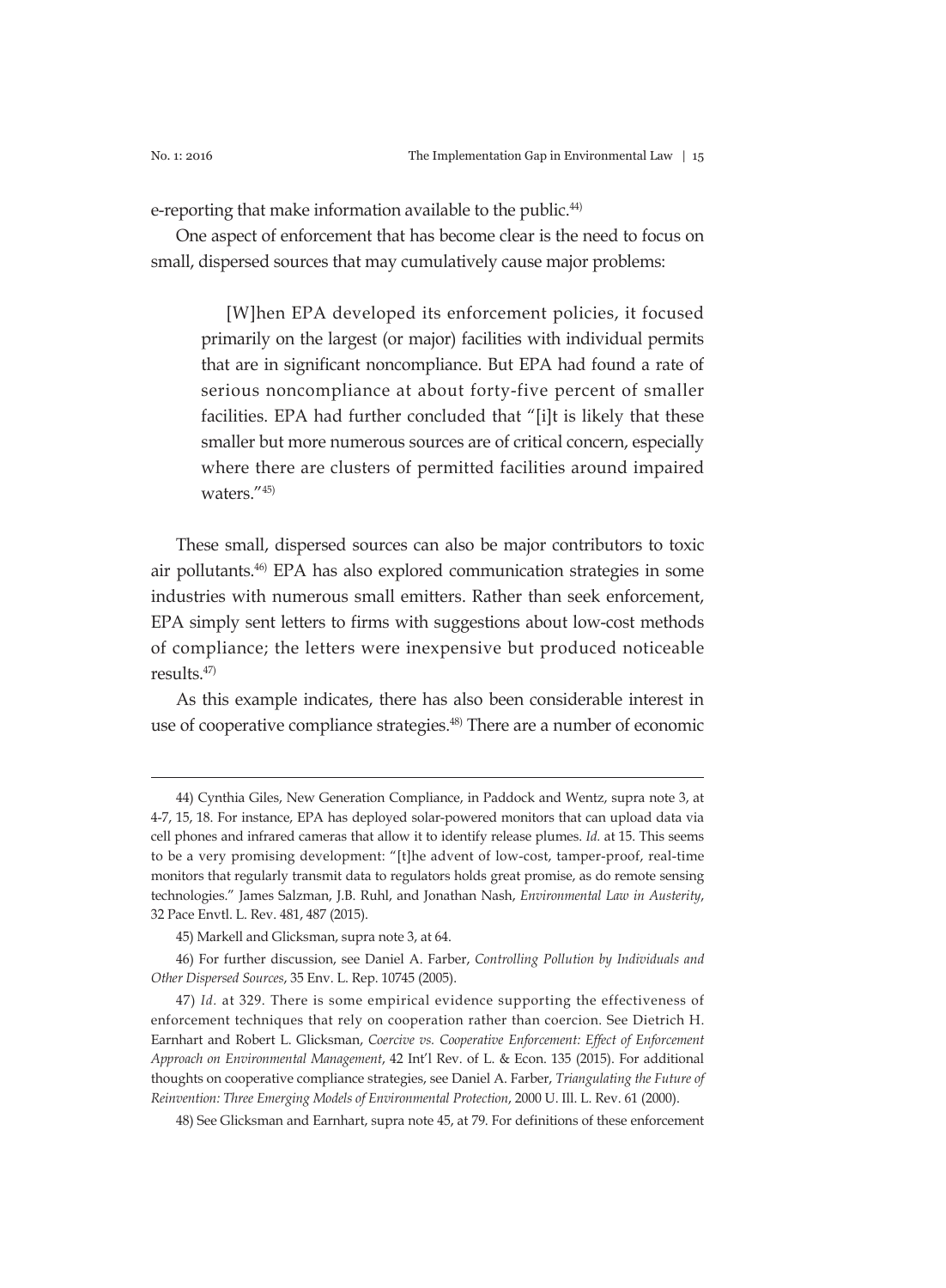reasons for some firms to comply voluntarily, or even go beyond strict legal requirements, such as a desire to improve brand image, avoid potential future litigation or penalties, or attract investors by signaling effective risk management systems. 49) The empirical evidence on the relative effectiveness of these two enforcement strategies is mixed.<sup>50)</sup> Regulators seem to use a mix of these strategies; for instance, a study of chemical manufacturing facilities found that 39% of firms reported cooperative attitudes with regulators.<sup>51)</sup> The same study found that firms were more likely to employ stringent internal monitoring when subject to more cooperative enforcement, with little difference in other compliance activities between cooperative and adversary enforcement.52) Another recent study finds a complex interplay between self-auditing, cooperative relationships with regulators, and agency enforcement and monitoring stringency.53)

strategies, see *id.* at 79-80. A related topic is the widespread use of voluntary compliance measures, as described in Cary Coglianese and Jennifer Nash, *Performance Track's Postmortem: Lessons from the Rise and Fall of EPA's "Flagship" Voluntary Program*, 38 Harv. Envtl. L. Rev. 1, 3 (2014). Coglianese and Nash did not find evidence of success for one of EPA's flagship voluntary programs, the "performance track" effort to reward companies that exhibit strong environmental performance. *Id.* at 8. They concluded that the program did not in fact attract top performers, *id.* at 46, and that program growth was unlikely because higher rewards were linked with increasingly stringent entry requirements. *Id.* at 79-80. They did find, however, that the program allowed EPA to gain a better understanding of firm behavior, which was useful in designing other programs:

> To at least some degree, Performance Track apparently did help EPA officials better understand the role of environmental management systems in environmental protection. After visiting Performance Track facilities and observing how EMSs worked in practice, EPA learned that EMSs that were not externally certified tended to diminish in quality. Hence, the agency added a requirement for facilities participating in Performance Track to have their EMSs certified by a third party.

53) Dietrich Earnhart and Robert Glicksman, *Extent of Cooperative Enforcement: effect of the Regulator-Regulated Facility Relationship on Audit Frequency,* 5 Strategic Behavior & the

*Id.* at 85.

<sup>49)</sup> See *id.* at 85; LeRoy C. Paddock, *Beyond Deterrence: Compliance and Enforcement in the Context of Sustainable Development*, in Paddock and Wentz, supra note 3, at 121, 126-131.

<sup>50)</sup> For a review of the literature, see Glicksman and Earnhart, supra note 45, at 89-91.

<sup>51)</sup> *Id.* at 99.

<sup>52)</sup> *Id.* at 104.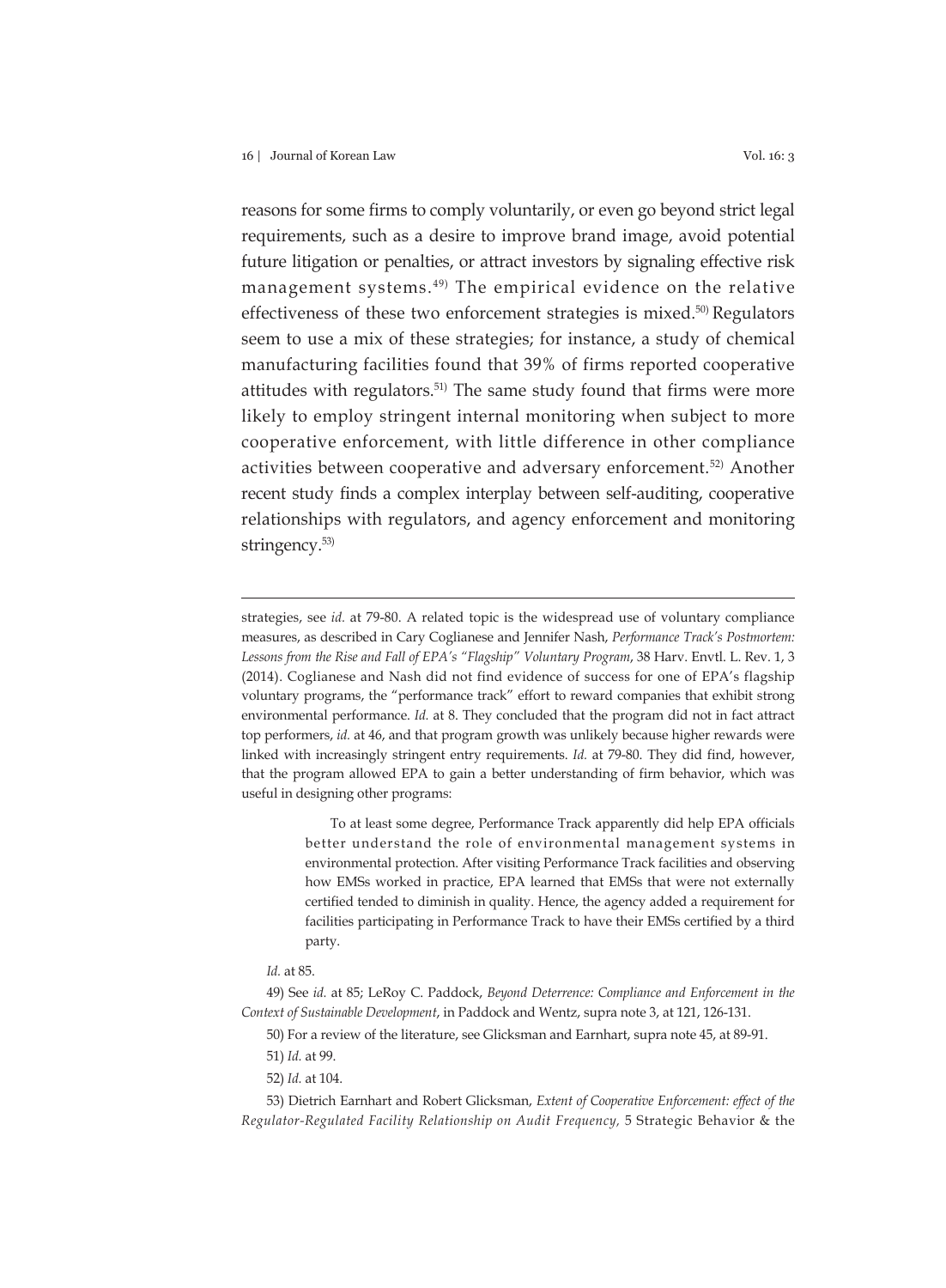Empirical research in this area is hampered by lack of data and by the likelihood that regulators may adjust their enforcement strategies based on the compliance activities of companies, so that high compliance may result in cooperative relationships rather than vice versa. Indeed, some enforcement systems explicitly tie external monitoring and enforcement strategies to the quality of a firm's compliance management.<sup>54)</sup>

Another approach is to make use of third-party certification efforts.<sup>55)</sup> According to one recent observer, "[w]hile not an entirely new practice, third-party verification seems to be increasingly attractive to Congress and federal agencies in light of inadequate agency resources and other persistent barriers to reliably monitoring regulatory compliance."56) Of course, there are obvious pitfalls to avoid, including concerns about auditor independence and competence.<sup>57)</sup> But careful program design can ameliorate problems.<sup>58)</sup>

These approaches by no means exhaust the array of innovative enforcement techniques. In one recent study, for instance, food safety inspectors working alone were compared with inspectors who had been assigned to do joint inspections.<sup>59)</sup> This simple technique resulted in an increase of detected violations and greater uniformity between inspectors.<sup>60)</sup> Another innovation is to use social media to identify places in need of inspection, a technique that seems feasible using data mining techniques.<sup>61)</sup>

60) *Id.*

61)As two scholars explain:

[I]nspections do not *have* to be random. Suppose Instead that you were to base the likelihood of inspection on evidence from Yelp reviews. Perhaps you would start with a search on Yelp for terms like "sick" or "dirty"; you would probably find a few culprits. But a predictive algorithm would "learn" from the history of

Environment 111 (2015), available at ssrn.com/abstract=2676856.

<sup>54)</sup> See Paul Meerman and Martin Bree, *Compliance Assurance Through Company Compliance Management Systems*, in Paddock and Wetnz, supra note 3, at 301, 311.

<sup>55)</sup> For an extensive discussion of this option, see of Lesley K. McAllister, *Harnessing Private Regulation*, 3 Mich. J. Envtl. & Admin. L. 291 (2014).

<sup>56)</sup> *Id.* at 297.

<sup>57)</sup> *Id.* at 309.

<sup>58)</sup> *Id.* at 400-411.

<sup>59)</sup> See Daniel E. Ho, *Does Peer Review Work? An Experiment of Experimentalism*, 69 Stan. L. Rev. (forthcoming).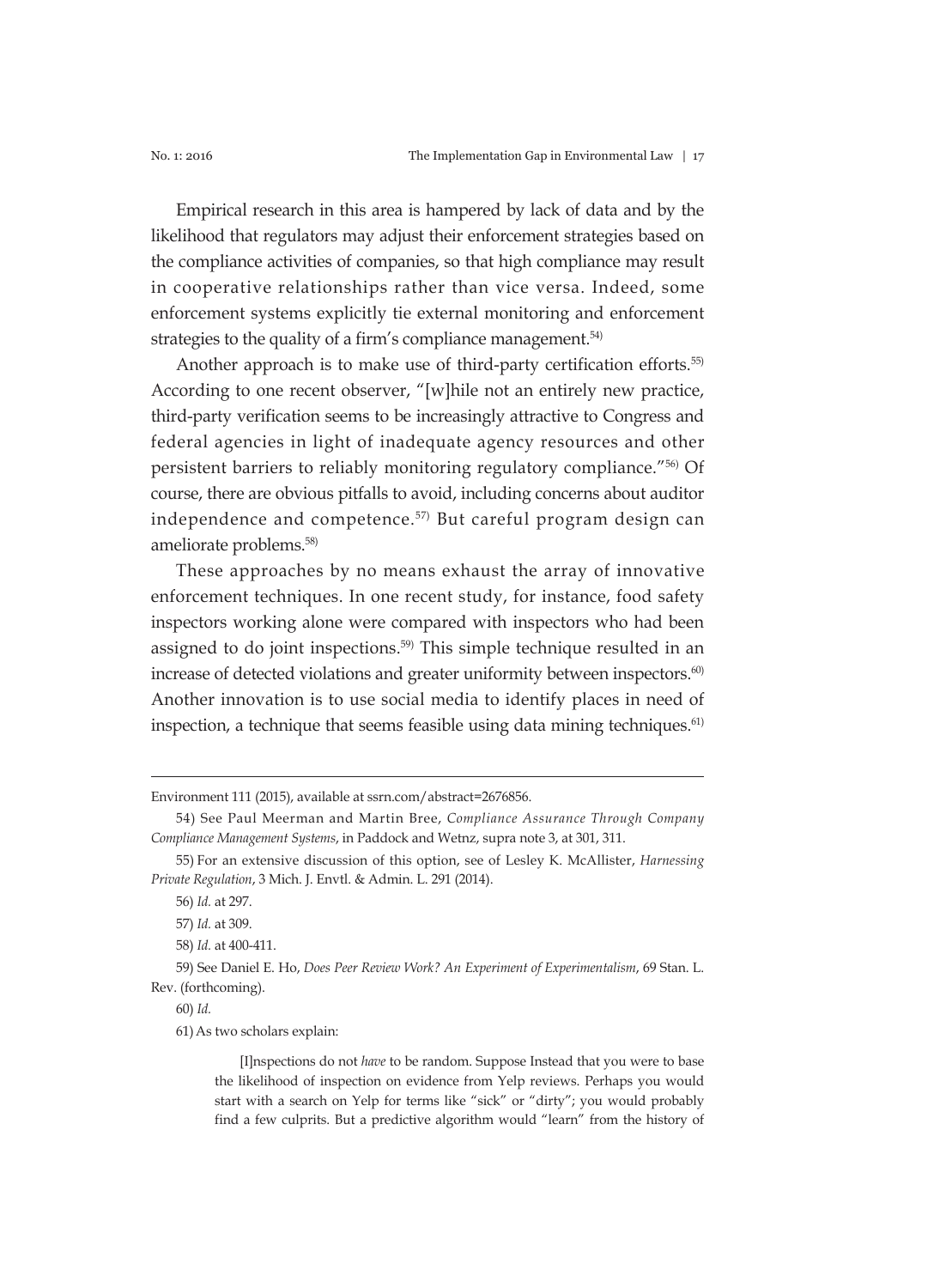It is heartening that compliance issues are beginning to get the attention they deserve, but there is clearly a need for more rigorous evaluation of the effectiveness of compliance strategies.

# **III. Creative Implementation**

Implementation shortfalls involve lagging behind statutory obligations through delays or compliance failures. In contrast, creative implementation involves establishing remedies parallel to the statutory mandate or sometimes even remedies that are more vigorous. These are less widespread but still a significant part of the U.S. environmental law program. Section A surveys some of the most notable examples of creative implementation, while section B discusses some of the pitfalls and methods for courts to control possible agency excesses.

Adapting a statute to deal with new problems or changing circumstances, and incorporating improved methods of achieving goals, is essential to proper implementation of statutes. The legislature cannot anticipate all of the developments that may affect achievement of a law's goals. Generally, the experts who are involved in implementing the law are more likely to have the deep knowledge required to adapt to changing circumstances. Thus, there are real benefits to creative implementation, whereby the statute responds organically to changes in experience and knowledge.

In order to preserve the rule of law, however, this adaptation must take place within definite limits. Statutory language often has flexibility that allows an agency to act in ways that are consistent with the goals of the legislature, even if the legislature had different expectations about how the statute would be implemented. But implementation cannot be allowed to

reviews and history inspection outcomes, and then predict the likelihood of finding violations based on more recent reviews. Inspectors could then be reallocated to restaurants that are most likely to have violations.

Edward L. Glaeser, Scott Duke Kominers, Michael Luca and Nikhil Naik, *Big Data and Big Cities: the Promises and Limitations of Improved Measures for Urban Life* (Dec. 2015), available at https://research.hks.harvard.edu/publications/workingpapers/Index.aspx.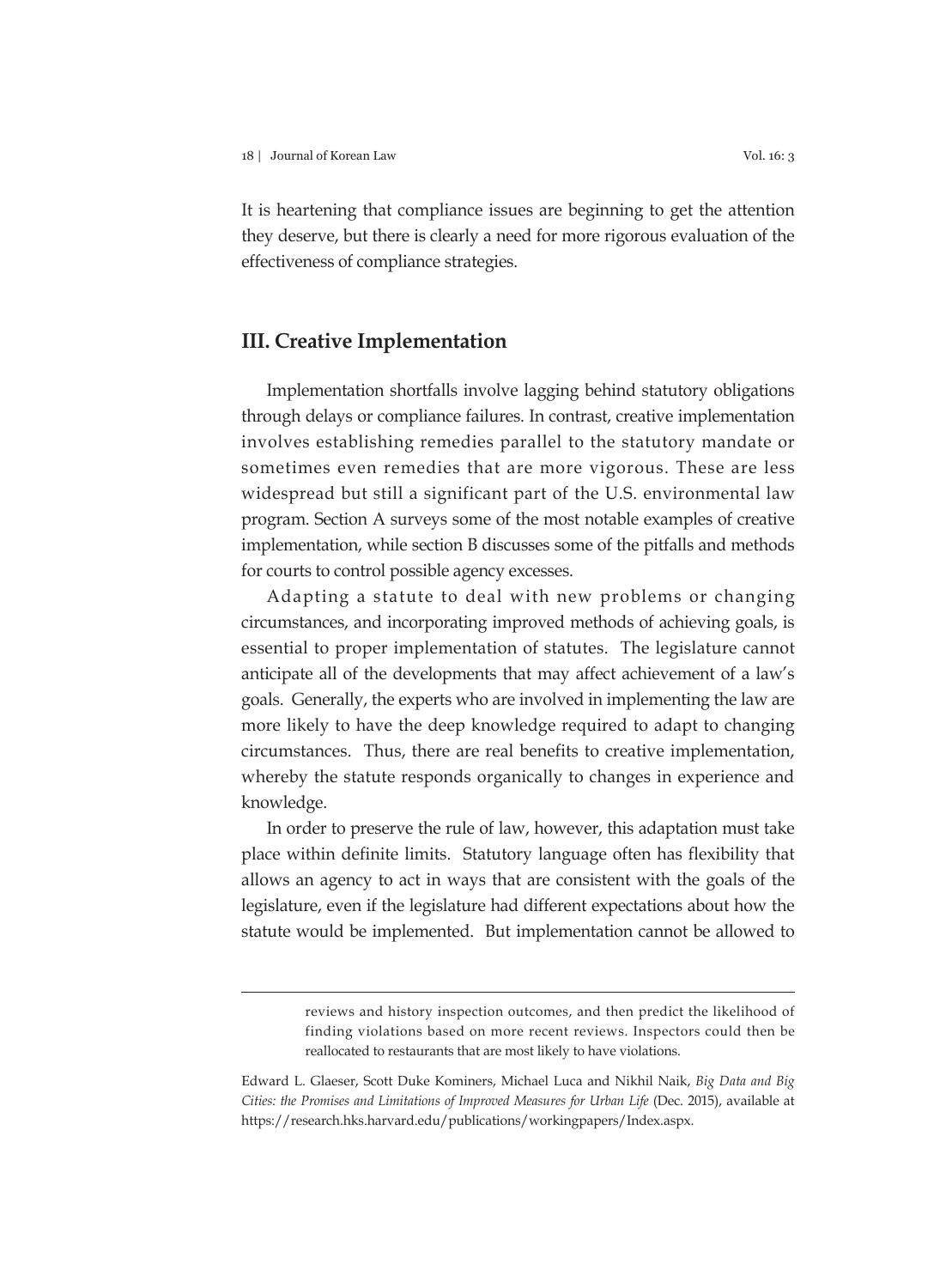violate the clear meaning of the statute or to run counter to the goals of the legislature. It remains legitimate, however, when it respects both the boundaries of the statutory language and the purposes of legislation. Indeed, being completely literal about implementing legislation or refusing to exercise any creativity is a good way to undermine the statute. Being faithful to the legislature's purpose sometimes requires responding to unexpected developments or new possibilities.

#### *1. Examples of Creative Implementation*

Creative implementation falls uneasily between compliance and noncompliance. By definition, it does not follow the apparent thrust of the underlying mandate. But it may have at least some colorable legal validity, and where even that is lacking, Congress sometimes steps in after the fact to provide its imprimatur.

The Endangered Species Act provides a notable example of creative implementation. As originally enacted, the statute was an all-but-absolute ban on destruction of individual members of endangered species. But this ban led to what seemed to be an untenable situation, in which individual landowners were faced with bans on development to save the last few members of a species, while the government seemed powerless to intervene at an earlier time to protect the habitat on which the species relied.

An obscure 1982 amendment proved to be the key to the solution. The amendment allowed the Secretary of the Interior to issue a permit to "take" members of an endangered species (for example, by modifying their habitat), provided that the taking is incidental to the project; all possible mitigation measures are used; and there will be no appreciable effect on the prospects of the species for survival.<sup>62</sup> Although this amendment seemed very narrow, it has served as the basis for a new approach to protecting endangered species that focuses on the most common cause of endangerment, habitat destruction. Habitat conservation plans (HCPs) based on this provision have become widespread, with one study identifying 208 plans covering anything from half an acre to 1.6 million

<sup>62)</sup> Endangered Species Act §§ 10(a)(1)(B); 10(a)(2); 16 U.S.C. §§ 1539(a)(1)(B), 1539(a)(2).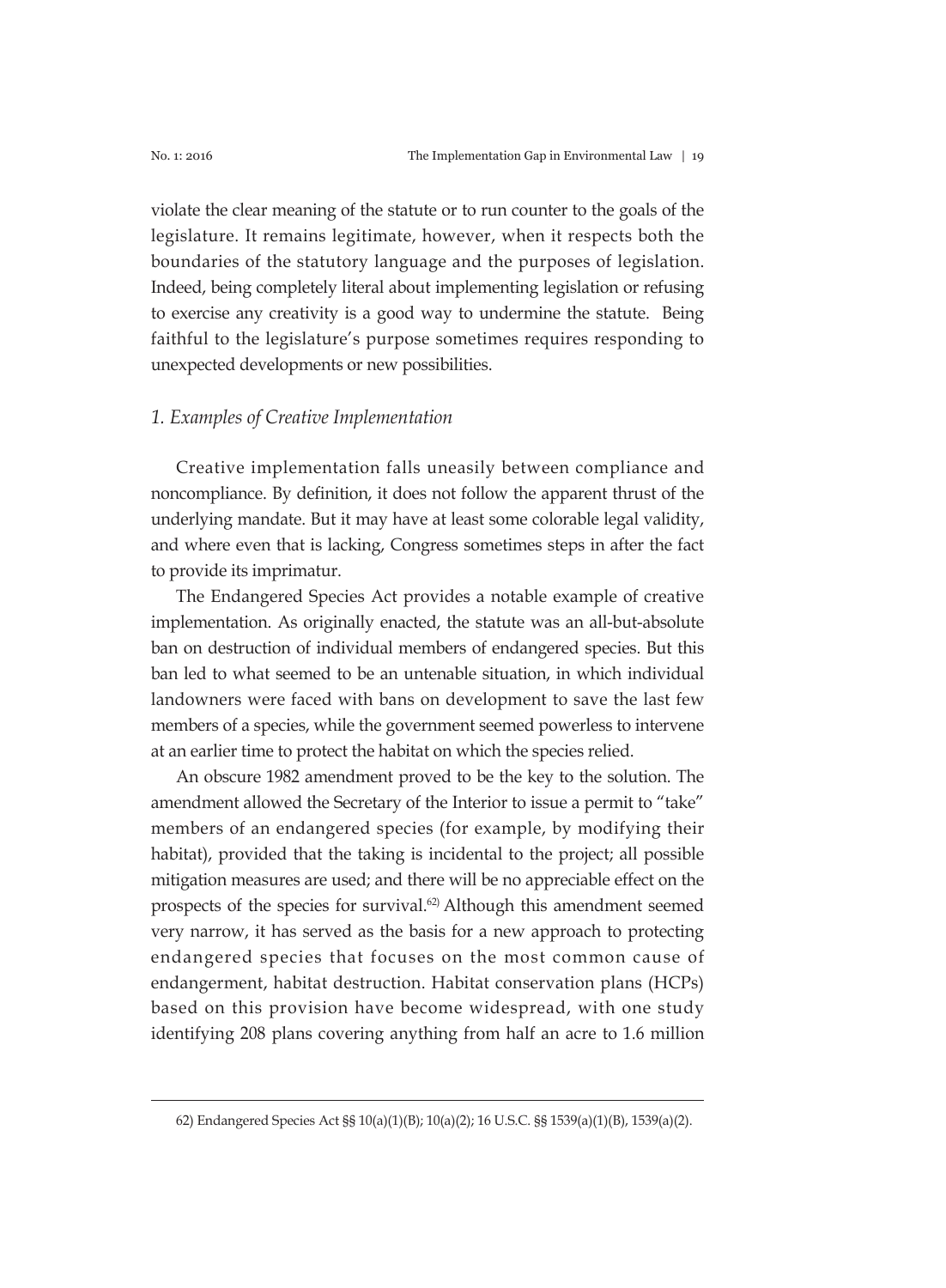acres, and having durations ranging from seven months to a century.<sup>63)</sup>

Creative implementation can also be found in the enforcement process. EPA has created a new enforcement remedy, the Supplemental Environmental Project (SEP). An SEP is an environmentally desirable measure that a violator agrees to implement in place of some of the penalty that it would otherwise be legally required to pay. From 2005-2011, about \$220 million worth of SEPs were reported.<sup>64)</sup> Still, SEPs are used in only about a tenth of settlements, and the rate has declined since 1995 because of tough restrictions on their use.65) EPA has recently updated its SEP policy to clarify its priorities in agreeing to projects, including climate change among other priority goals.66) In another creative use of the settlement process, EPA has used settlements as the occasion to upgrade monitoring. For instance, in a case involving a British Petroleum oil refinery facility, the settlement required BP to spend \$2 million to install a fence-line emissions monitoring system and post the results online.<sup>67)</sup>

EPA has also found creative solutions in the context of rulemaking. An

65) Brooke E. Robertson, *Expanding the Use of Supplemental Environmental Projects,*86 Wash. U. L. Rev. 1025, 1035-36 (2009).

Though no single type or focus of a project is mandated by the Updated Policy, EPA appears to have a strong preference for projects that promote environmental justice, address climate change, and/or promote technological advances in pollution reduction or compliance assurance. Of those, only the express inclusion of climate change as an SEP target area represents a new development; EPA has long emphasized SEPs as a means of addressing environmental justice concerns and of proving and expanding the use of pollution reduction and compliance tools.

Colin G. Van Dyke, *A Few Thoughts on EPA's Updated SEP Policy*, Nat. Resources & Env't, Winter 2016, at 50, 51.

67) Giles, supra note 46, at 15.

<sup>63)</sup> Peter Kareiva et al., *Using Science in Habitat Conservation Plans* (1998), available at http://ww.w.carmelacanzonieri.com/library/6108-LandscapeEcoPlanning/Kareiva-UsingSc ienceInHabitatConservationPlans.pdf. Some other voluntary programs were arguably less successful, such as EPA's "performance track" program, which sought to reward companies with strong compliance records.

<sup>64)</sup> *EPA Inspector General Examines Trends in Agency Enforcement Results*, 23 Air Pollution Consultant 1.1 (2013). Note that the total monetary penalties and mandated compliance expenses in EPA enforcement actions totaled an average of about \$10 billion per year during the same period.

<sup>66)</sup>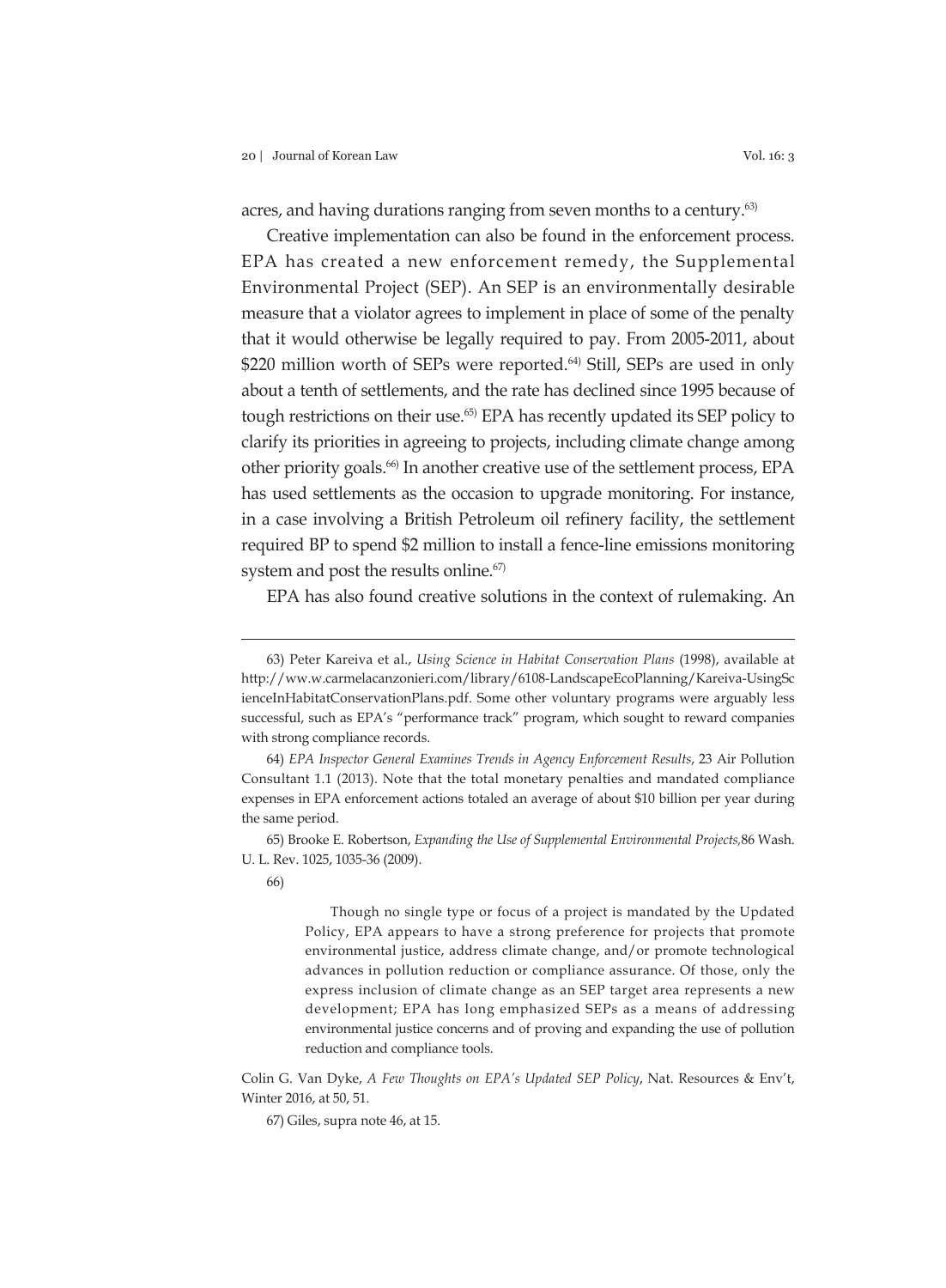important example of creative implementation in rulemaking is found in *EPA v. EME Homer City Generator, L.P.*68) The case involved the "good neighbor" provision of the Clean Air Act, which deals with the problem of interstate air pollution. $69$  The problem faced by EPA was how to allocate emission cuts when multiple states contributed to a violation of air quality standards in a downwind state. The statute directs EPA to ensure that upwind emissions are controlled, but does not mention compliance costs and could be read to require that the resulting emission cuts be divided proportionally between states. EPA adopted a two-stage process to set each upwind state's obligations, first identifying states that contributed "significantly" to downwind violations, $70$  and then determining how much each state could reduce its emissions at a cost that EPA viewed as reasonable.71)

The Supreme Court upheld the EPA's approach in an opinion by Justice Ginsburg that emphasized EPA's authority to creatively address regulatory problems. "Lacking a dispositive statutory instruction to guide it, EPA's decision, we conclude, is a 'reasonable' way of filling the 'gap left open by

For more than 40 years, Homer City has spewed sulfur dioxide from two of its three units completely unchecked, and still does because it is largely exempt from federal air pollution laws passed years after it was built in 1969. Last year, the facility released 114,245 tons of sulfur dioxide, more than all of the power plants in neighboring New York combined.

"It is an emblem, a poster child of the challenge of interstate air pollution," said Lem Srolovic, the head of the environmental protection bureau for the New York Attorney General's office, in an interview with The Associated Press.

Dina Cappielo and Kevin Befos, *After Decades, Dirty Power Plant to get Clean* (May 2014), available at http://bigstory.ap.org/article/after-decades-dirty-power-plant-get-clean. As the title of that article indicates, the plant finally planned to install scrubbers, one of the last plants in the country to do so. *Id.*

69) The "good neighbor" provision requires each state implementation plan to prevent any source within its borders from "contributing significantly" to nonattainment in any other state.

70) *Id.*

71) *EME Homer v. EPA*, 696 F.3d 7 (D.C. Cir. 2012).

<sup>68) 134</sup> S. Ct. 1584. The EME Homer facility was a major source of interstate air pollution in its own right: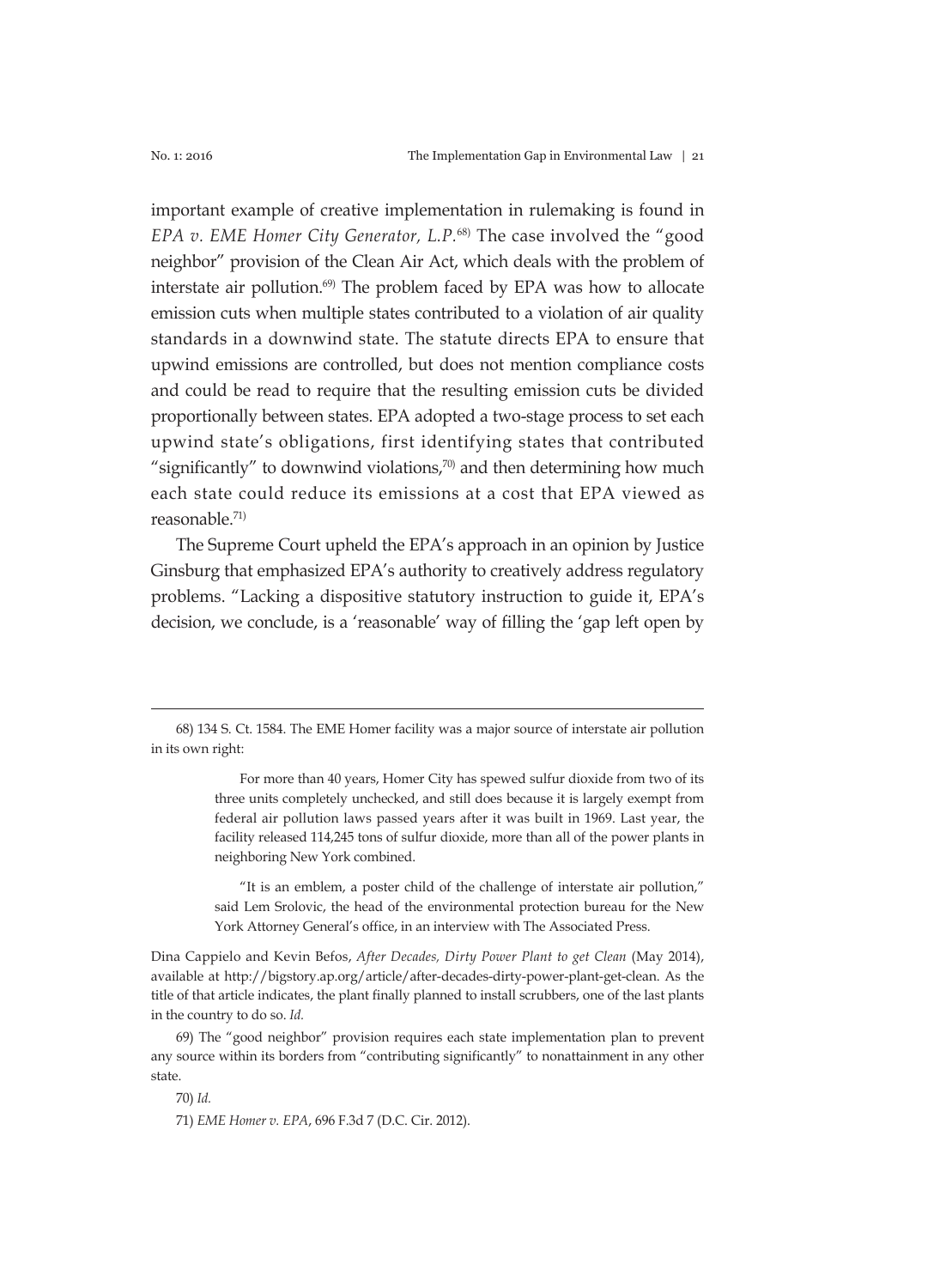Congress'."72) In the Court's view, EPA's choice "makes good sense," providing "an efficient and equitable solution to the allocation problem the Good Neighbor Provision requires the Agency to address."73) The Court praised EPA for finding a cost-effective solution<sup>74)</sup> and praised the solution as fair because it imposed heavier burdens on laggard states.75) In dissent, Justice Scalia complained that the agency was straying far beyond the statutory language.76)

Another example of creative implementation is provided by the federal government's approach to protecting headwater streams.<sup>77)</sup> The Clean Water Act establishes a permit program for dredging and filling, which is normally applied to wetlands. But the program has evolved over time and is now often applied to small streams at the top of watersheds. The regulatory approach now features lower thresholds for regulation and permitting for activities on those streams, as well as a requirement for compensatory mitigation when small streams are impaired (meaning that corresponding improvements must be made in other streams). This is a notably creative transformation of the statute's prior focus on wetlands, though they too remain subject to regulation.

Probably the most important example of creative implementation has been the use of the Clean Air Act to address climate change, although the statute was based long before climate change had become a major public concern.78) The state of California made the first effort to use the Act by

76) *Id.* at 1611 (Scalia, J., dissenting).

77) This account is drawn from Dave Owen, *Little Streams and the Continuing Transformation of Environmental Law* (2016), available at http://ssrn.com/abstract=2773897.

78) For pro and con commentary about this development, see Andrew Rudalevige, *Old Laws, New Meanings: Obama's Brand of Presidential "Imperialism"*, 66 Syracuse L. Rev. 1 (2016); Holly Doremus and Robert Infelise, *Foreword*, 41 Ecology L.Q. 171, 174 (2014). As Doremus and Infelise explain in introducing a review of recent environmental law decisions:

> The second theme that emerges this year is the challenges posed by the need to address new environmental problems using old statutes developed in a very different context. Environmental lawyers are keenly aware that changes in circumstances, societal values, and scientific understanding often call for changes

<sup>72)</sup> *EME Homer*, 134 S. Ct. at 1607.

<sup>73)</sup> *Id.*

<sup>74)</sup> *Id.*

<sup>75)</sup> *Id.*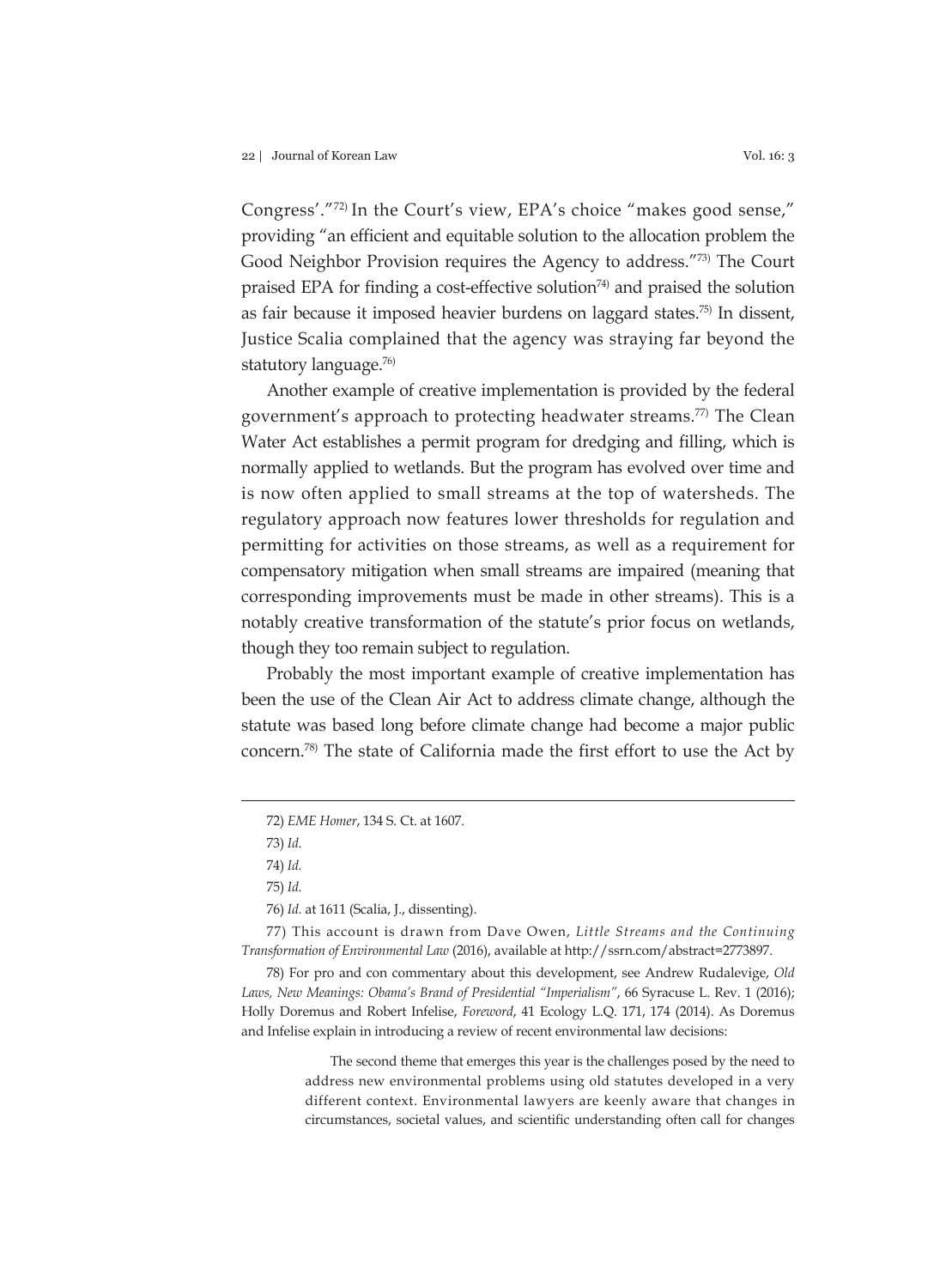exercising its special statutory authority to control emissions from new vehicles.79) California was also one of the group of states that successfully sued EPA to force it to regulate tailpipe emissions of greenhouse gases on a national basis, culminating in the Supreme Court's decision in *Massachusetts v. EPA.*80) Meanwhile, California had been sued by car manufacturers and others arguing that it had overstepped its authority under the statute.

What followed was an enlightening exercise in creative implementation, as recounted by a scholar who had actively participated in the events as a member of the White House staff. After intense bargaining involving the industry, the state of California, and the White House, the stakeholders agreed to a deal, including the following proposed regulation:

As part of a negotiated agreement to support this program, all the major foreign and domestic auto companies signed letters of commitment promising not to challenge the new standards in court.... The state of California, represented by the Governor, the Attorney General, and the Chair of the California Air Resources Board ("CARB") also agreed to support the new national program by treating compliance with the joint federal standards as compliance with California's separate GHG standards for cars and trucks.

In addition, the auto companies and their trade associations committed not to contest any grant of a waiver of federal preemption under the Clean Air Act ("CAA") authorizing

*Id.* at 174.

80) 127 S. Ct. 1438 (2007).

in law. But legislatures can be slow to respond, with the current legislative paralysis in the U.S. Congress providing an extreme example. When legislative changes fail to keep up with conditions, environmental advocates find themselves forced to address modern problems with laws not designed for those problems. The resulting difficulties are most familiar in connection with application of the Clean Air Act (CAA) to greenhouse gas emissions.

<sup>79)</sup> The statutory mandate is A.B. 1493, also called the Pavley Act, which requires the state to issue regulations achieving the "maximum feasible and cost-effective reduction of greenhouse gas emissions" from vehicles. Cal. Health & Safety Code §433018.5(a).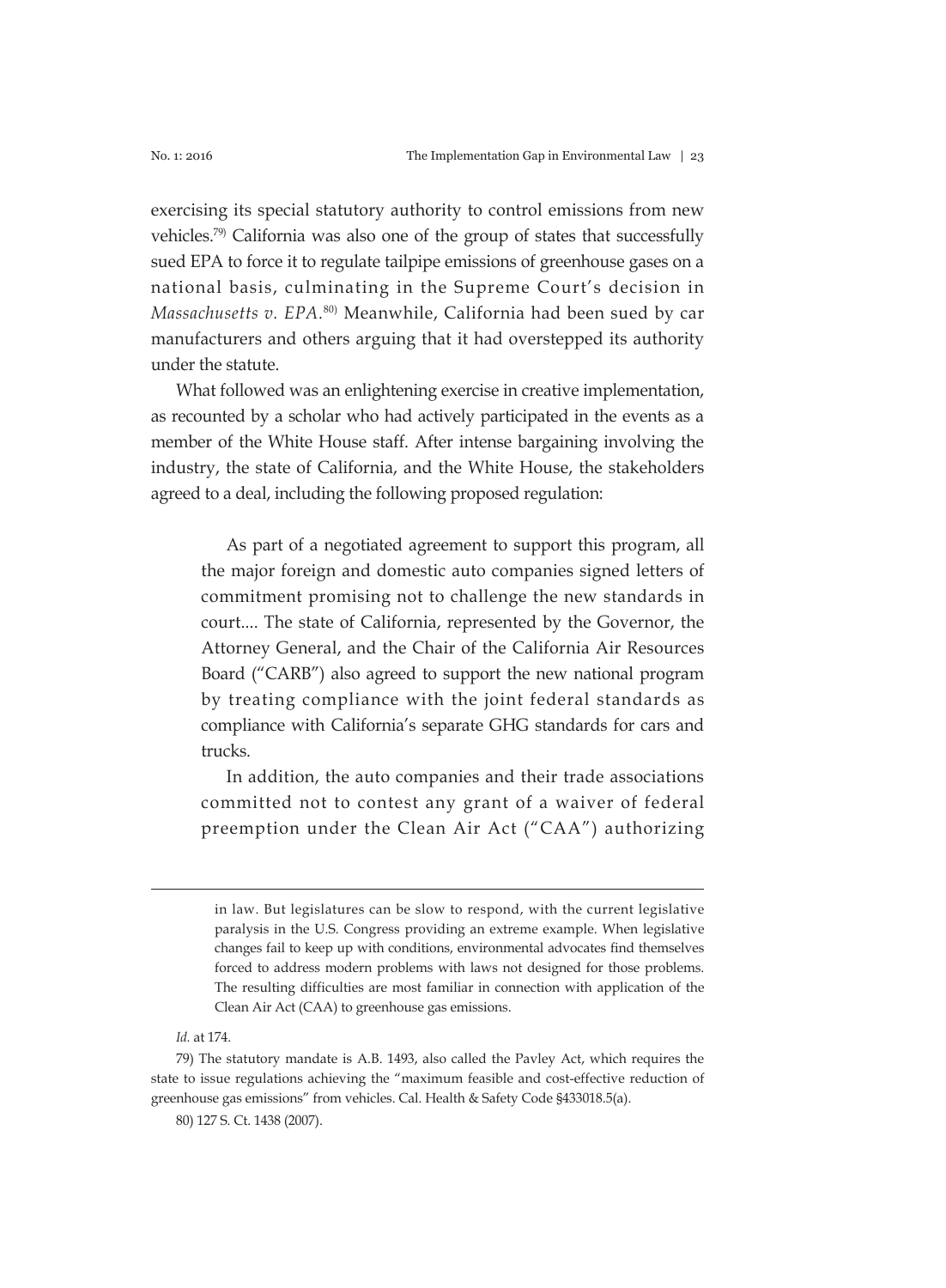California's GHG standards for Model Years 2009-2016, and to stay and ultimately dismiss more than a dozen pending lawsuits challenging California's legal authority to regulate GHGs.

Thus, the joint rule, once final, would effectively create a uniform federal system for regulating fuel efficiency and controlling GHG pollution in a significant part of the U.S transportation sector.<sup>81)</sup>

This story may have implications for other regulatory efforts: "although in some respects the car deal was unique, much of its innovation can be replicated, including the use of joint rulemaking or similar uniformitypromoting mechanisms, along with extralegal tools like commitment letters that can memorialize agreements and specify implementation plans."82)

The first EPA effort to extend the regulatory regime from vehicles to stationary sources like power plants utilized a section of the Clean Air Act that was originally designed to maintain existing air quality in areas that already have clean air, rather than letting the air in those areas deteriorate.<sup>83)</sup> It applies to any "major emitting facility" constructed in an area that is in compliance with air quality standards for any major pollutant. Under this provision, each such major emitter must use the "best available control technology [BACT] for each pollutant subject to regulation under this chapter emitted from, or which results from, such facility."

In applying this provision to greenhouse gases, EPA was faced with two major coverage issues. First, what facilities does the statute cover? Second, once a facility is covered for whatever reason, are greenhouse gases among the pollutants for which BACT is required?

The first question is troubling because of the way the statutory coverage requirements would apply to sources that emit  $CO<sub>2</sub>$  but not significant amounts of other pollutants. Under the statutory language, a source is covered by BACT if it emits or has the potential to emit a specified quantity of "any pollutant" -- 100 tons per year if in certain industries and 250 tons

<sup>81)</sup> Jody Freeman, *The Obama Administration's National Auto Policy: Lessons from the "Car Deal"*, 35 Harv. Envtl. L. Rev. 343, 345-46 (2011).

<sup>82)</sup> *Id.* at 374.

<sup>83) 42</sup> U.S. § 7475(a).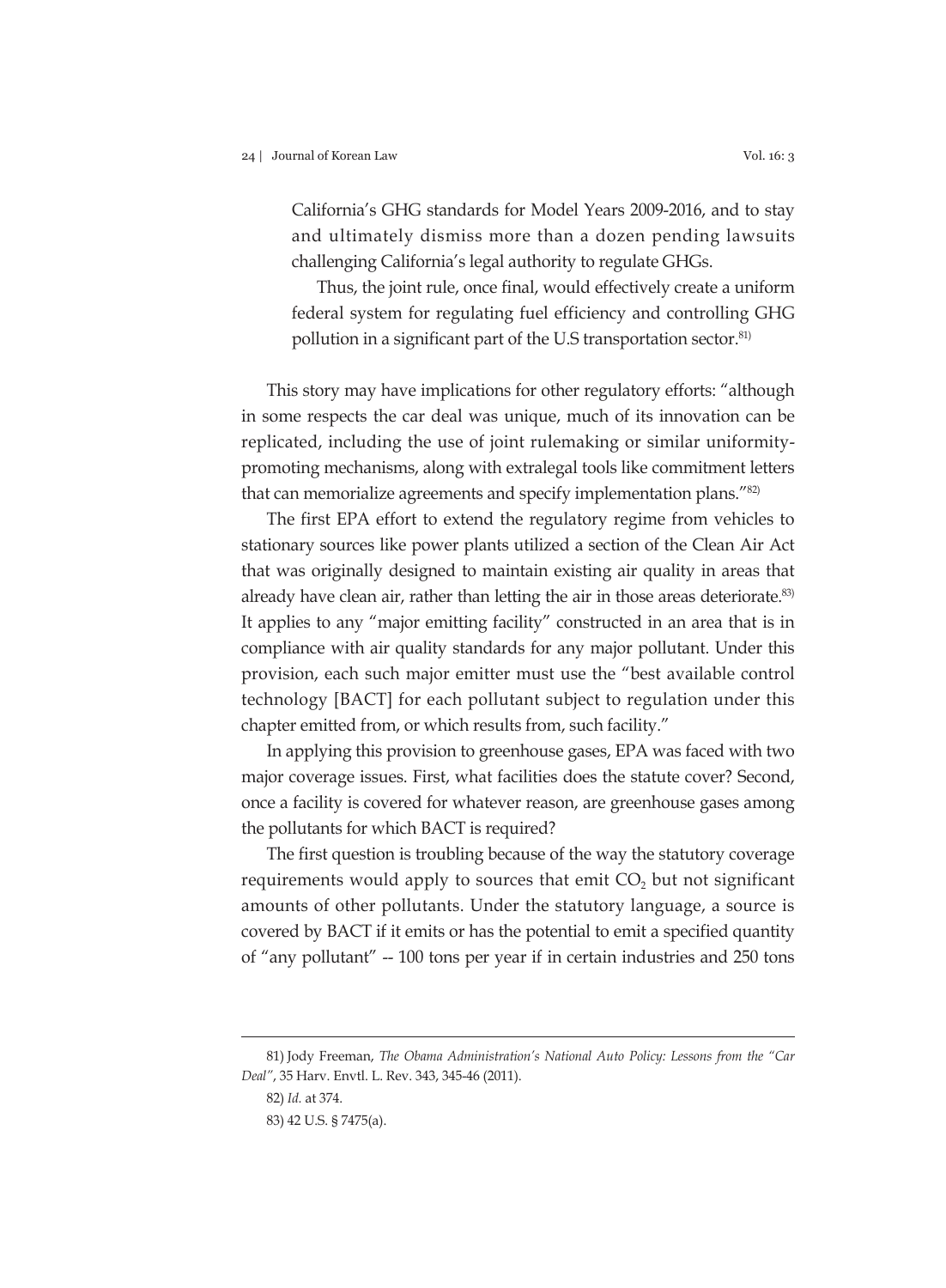otherwise.84) While 250 tons per year is a large amount of most conventional pollutants, there are a huge number of relatively small sources that emit that much CO<sub>2</sub>. EPA believed that it would be completely impractical to apply the BACT requirement to all of those facilities. It therefore adopted a "tailoring rule," which limited coverage of BACT to facilities that emitted much larger amounts of greenhouse gases (at least 75,000 tons per year). This left the second question: whether facilities covered because of their emissions of other pollutants (so-called "anyway" sources) had to use BACT for greenhouse gases. An example would be a factory that emitted more than 250 tons of nitrogen oxides per year. Again the agency answered yes. Here the statutory language was clearer.

The Supreme Court approved only one of EPA's coverage decisions in *Utility Air Regulatory Group v. EPA [UARG]*; 85) the Court rejected EPA's effort to cover sources solely on the basis of their  $CO<sub>2</sub>$  emissions (as well as the resulting rewrite of the numerical standards) but upheld its coverage of "anyway" sources. Notably, the four liberal Justices on the Supreme Court dissented and would have upheld EPA's approach in its entirety.

The *UARG* decision did not have a dramatic impact on the effectiveness of the PSD rules, because at least 85% of greenhouse gases come from "anyway" facilities. The ruling did raise some serious concerns, however, about how open the Court will be to EPA's efforts to adapt other portions of the Clean Air Act to greenhouse gases. But it may be a mistake to read too much into the majority opinion. The effort to rewrite the numerical limits in the statute was an unusually aggressive legal move by EPA, which even some sympathetic observers thought was very risky. Yet without the rewrite, the expansion of BACT to include plants solely on the basis of their CO<sub>2</sub> emissions was untenable. The Court's rejection of this effort may not mean that it will reject EPA positions that do not appear to entail such direct collisions with statutory language.

EPA more recently issued standards covering emissions of greenhouse

<sup>84)</sup> CAA § 169(1), 42 U.S.C. § 7479(1).

<sup>85) 134</sup> S. Ct. 2427 (2014). For commentary on the decision, see Jody Freeman, *Why I Worry About UARG*, 39 Harv. Envtl. L. Rev. 9 (2015); William W. Buzbee, *Anti-Regulatory Skewing and Political Choice in UARG*, 39 Harv. Envtl. L. Rev. 63 (2015).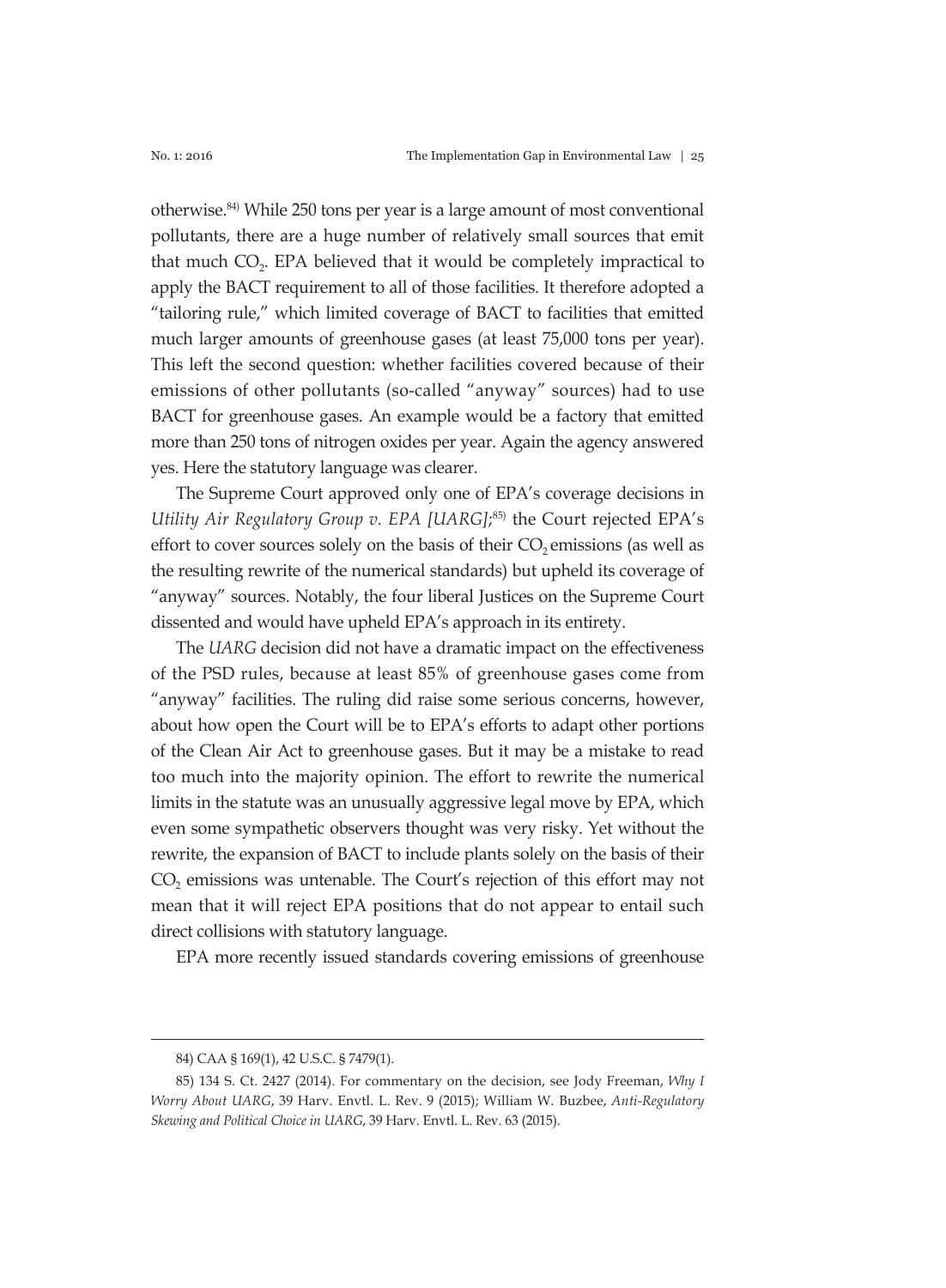existing plants in that state.

gases from new electric power generators.<sup>86)</sup> In order to regulate existing power plants – especially existing coal-fired plants – EPA turned to a previously obscure and rarely used provision of the statute.<sup>87)</sup> Once it has issued a standard for new sources in the same category, that provision empowers EPA to require states to submit plans to control emissions from existing plants, but the provision applies only to emissions that are not otherwise regulated by the statute (which is why it has been so rarely used). If a state fails to submit a plan, EPA must submit its own enforceable plans for that state. The plans are supposed to be based on the standard of performance for the industry – that is, the best "system of continuous

A crucial issue arises concerning the scope of the term "system" – does it include only pollution reduction techniques at a single plant, or could a system be defined more broadly to involve the relationships between multiple plants? EPA took the broader approach. It determined that the best system of emission reduction for existing units consisted of three building blocks: (1) efficiency improvements in coal-fired plants, (2) substitution of natural gas generation for coal-fired generation when feasible, and (3) increased use of renewables.

emission reduction" that has been "adequately demonstrated" in terms of

To uphold building blocks 2 and 3, EPA will have to fend off arguments that the "system" of control cannot include "beyond the fence line" measures such as shifts in electricity production between generating facilities. Defining the system of pollution control to encompass changes in the amount of electricity introduced into the grid is a departure for EPA, which normally defines it as a type of pollution control equipment at the specific emitting facility. In effect, EPA is treating all the power generators on the state grid as part of a single unified source. This makes a certain amount of sense because of the way the grid operates – it has been called the world's most complicated machine – because of the practicalities of controlling carbon. But it may be too innovative for courts to accept.<sup>88)</sup>

<sup>86)</sup> The action was taken pursuant to §111 of the Clean Air Act, 42 U.S.C. §7411.

<sup>87) 42</sup> U.S.C. §7411(d).

<sup>88)</sup> The Supreme Court unexpectedly issued an order postponing the plan even though the case had not yet been considered fully by the lower court. See Erin Ryan, *The Clean Power*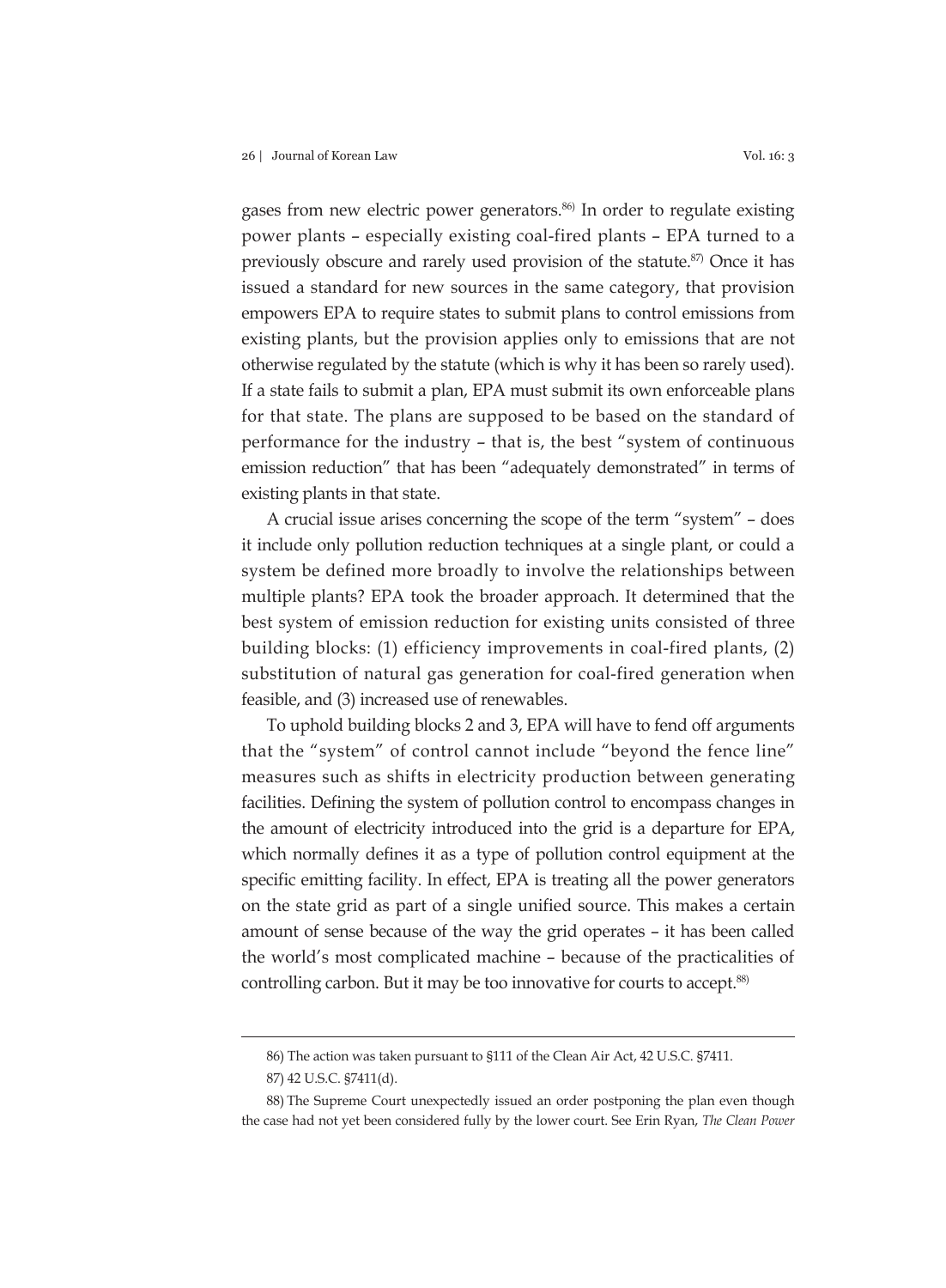Due to the outcome of the U.S. Presidential election in 2016, the fate of the Clean Power Plan is even more uncertain. The Trump Administration may attempt to withdraw the rule or help defeat it in the courts. No doubt the new Administration will also attempt to use the flexibility in the environmental laws, but for different purposes than the last President. If that flexibility is used to pursue the environmental goals of the statutes in new ways, it may be constructive and creative. But if flexibility is used to sabotage the purposes of the law or if the Administration violates the clear language of the statutes, it will be up to the courts to uphold the integrity of the law.

#### *2. Judicial Supervision of Creative Implementation*

There are limits to the degree of creative implementation that the courts will allow in the interests of maintaining the paramount role of the legislature in setting regulatory policy. One example is the *UARG* case discussed above. Justice Scalia's opinion for the Court captures the judicial attitude to agency innovations that stretch the governing statute to the breaking point:

We conclude that EPA's rewriting of the statutory thresholds was impermissible and therefore could not validate the Agency's interpretation of the triggering provisions. An agency has no power to "tailor" legislation to bureaucratic policy goals by rewriting unambiguous statutory terms. Agencies exercise discretion only in the interstices created by statutory silence or ambiguity; they must always "give effect to the unambiguously expressed intent of Congress." It is hard to imagine a statutory term less ambiguous than the precise numerical thresholds at which the Act requires … permitting. When EPA replaced those numbers with others of its own choosing, it went well beyond the "bounds of its statutory

*Plan, the Supreme Court's Stay, and Irreparable Harm* (2016), available at http://ssrn.com/ abstract=2759076; Lisa Heinzerling, *The Supreme Court's Clean-Power Power Grab* (2016); available at http://ssrn.com/abstract=2737441.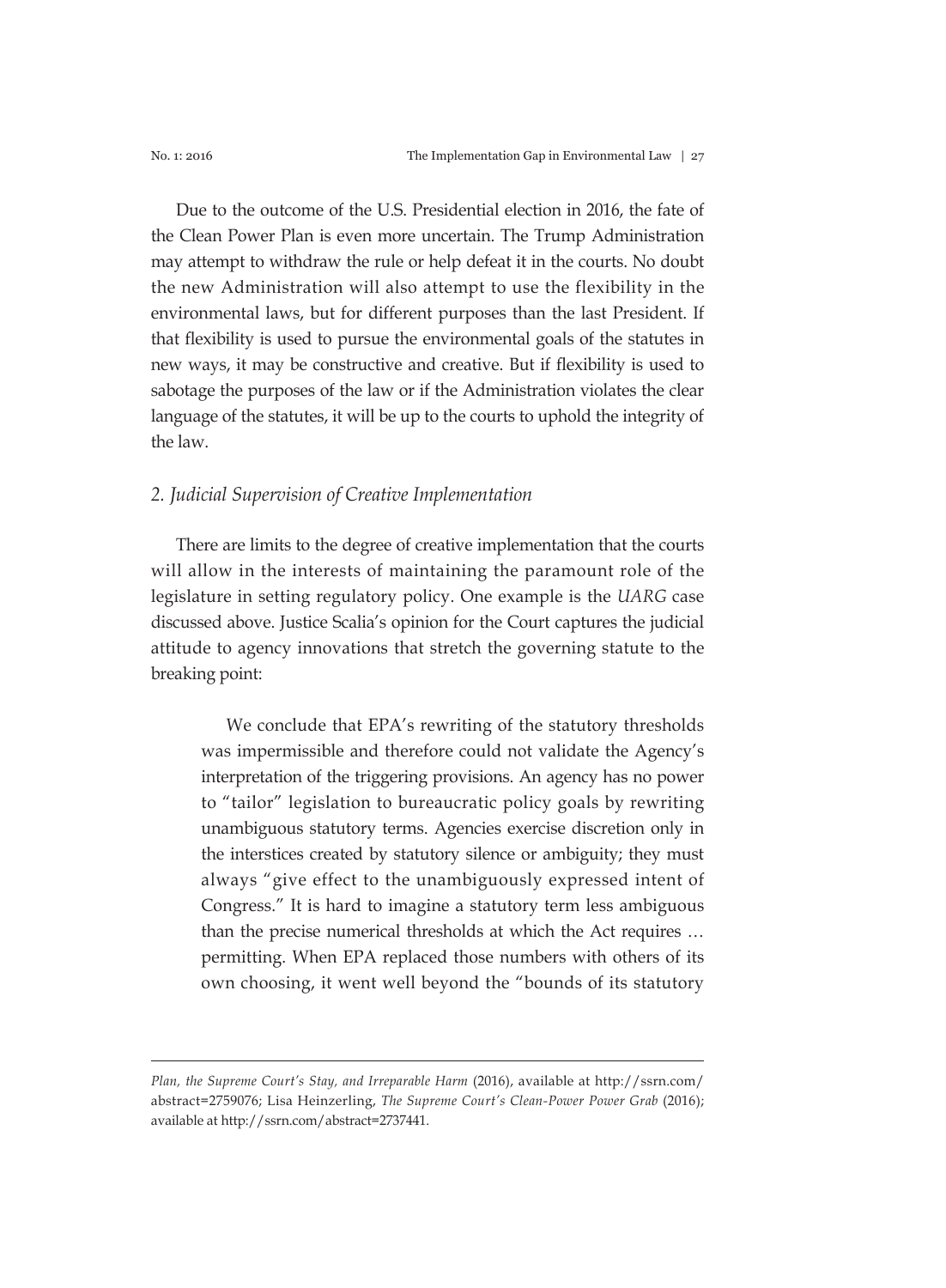28 | Journal of Korean Law Vol. 16: 3

authority."89)

Indeed, the Court saw EPA's action as implicating major constitutional principles:

Were we to recognize the authority claimed by EPA in the Tailoring Rule, we would deal a severe blow to the Constitution's separation of powers. Under our system of government, Congress makes laws and the President, acting at times through agencies like EPA, "faithfully execute[s]" them. The power of executing the laws necessarily includes both authority and responsibility to resolve some questions left open by Congress that arise during the law's administration. But it does not include a power to revise clear statutory terms that turn out not to work in practice.<sup>90)</sup>

Another opinion by Justice Scalia reflects a similar effort to rein in what the majority considered to be overly aggressive implementation by EPA. *Michigan v. EPA*91) involved a special provision dealing with toxic emissions from power plants.<sup>92)</sup> Although toxic emissions from other categories of sources are covered under other portions of the same section based on health considerations,<sup>93)</sup> the subsection dealing with power plants takes a different approach. It requires EPA to conduct several studies and reports to Congress, and then to determine whether it was "necessary and appropriate" to regulate power plants taking into consideration the findings of a study focused on health effects. EPA concluded that the

<sup>89)</sup> *UARG*, 134 S.Ct. at 2445.

<sup>90)</sup> *Id.* at 3446.

<sup>91) 135</sup> S.Ct. 2699 (2015).

<sup>92) 42</sup> U.S.C. §  $7412(n)(1)(A)$ . This subsection requires EPA to "perform a study of the hazards to public health reasonably anticipated to occur as a result of emissions by electric utility steam generating units" from toxic pollutants despite additional controls already required by other provisions of the statute. *Id.* EPA is then instructed to report on the study to Congress, along with a discussion of "alternative control strategies for emissions." Finally, and most importantly, EPA "shall regulate electricity utility steam generating units under this section, if [it] finds such regulation is appropriate and necessary after considering the results of the study required by this subparagraph." *Id.*

<sup>93) 135</sup> S. Ct. at 2705.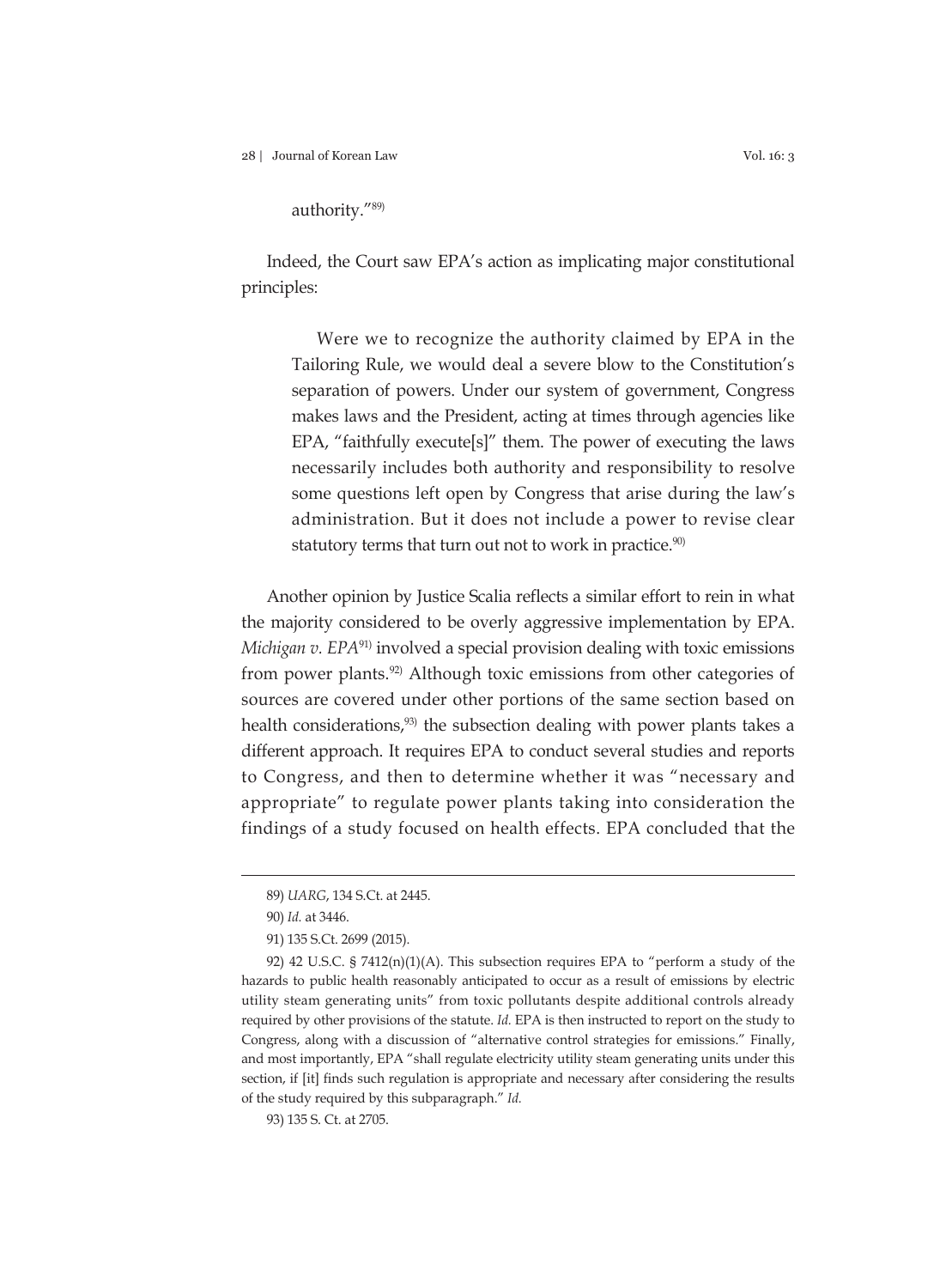statute was ambiguous but that it was reasonable to interpret it to exclude consideration of cost in making the "necessary and appropriate" finding.<sup>94)</sup>

A closely divided Supreme Court held that the agency's interpretation was unreasonable.<sup>95)</sup> This passage seems to be key to the Court's reasoning:

One would not say that it is even rational, never mind "appropriate," to impose billions of dollars in economic costs in return for a few dollars in health or environmental benefits. In addition, "cost" includes more than the expense of complying with regulations; any disadvantage could be termed a cost. EPA's interpretation precludes the Agency from considering any type of cost— including, for instance, harms that regulation might do to human health or the environment.<sup>96)</sup>

Justice Scalia then continued that "[t]here are undoubtedly settings in which the phrase "appropriate and necessary" does not encompass cost. But this is not one of them."97)

These were closely divided judicial decisions; obviously, some Justices disagreed with the view that EPA had violated its statutory mandate. But no one disagreed with the view that it was up to the courts, ultimately, to make that decision and control overzealousness by the agency. Otherwise, agencies would be free to rewrite the laws, rather than taking their proper subordinate role of the legislature. It is one thing to use legal creativity in order to exploit the flexibility in a law to better achieve the legislature's goal. It is another thing to ignore clear statutory language or to exploit flexibility in order to defeat the legislature's goals.

Flexibility can be used for either good purposes or bad ones. Apart from the rule of law concern, this second problem with creative implementation is that it could actually be used to undermine statutory goals. Similar

<sup>94) 135</sup> S. Ct. at 2706.

<sup>95)</sup> The four dissenters, lead by Justice Kagan, contended that EPA had made adequate provision for cost considerations at later points of the regulatory process. Michigan v. EPA, 135 S. Ct. at 2714 (2015) (Kagan, J., dissenting). Justice Thomas wrote a separate concurrent to reiterate his argument for overruling *Chevron*. 135 S.Ct. at 2712.

<sup>96) 135</sup> S. Ct. at 2699.

<sup>97)</sup> *Id*.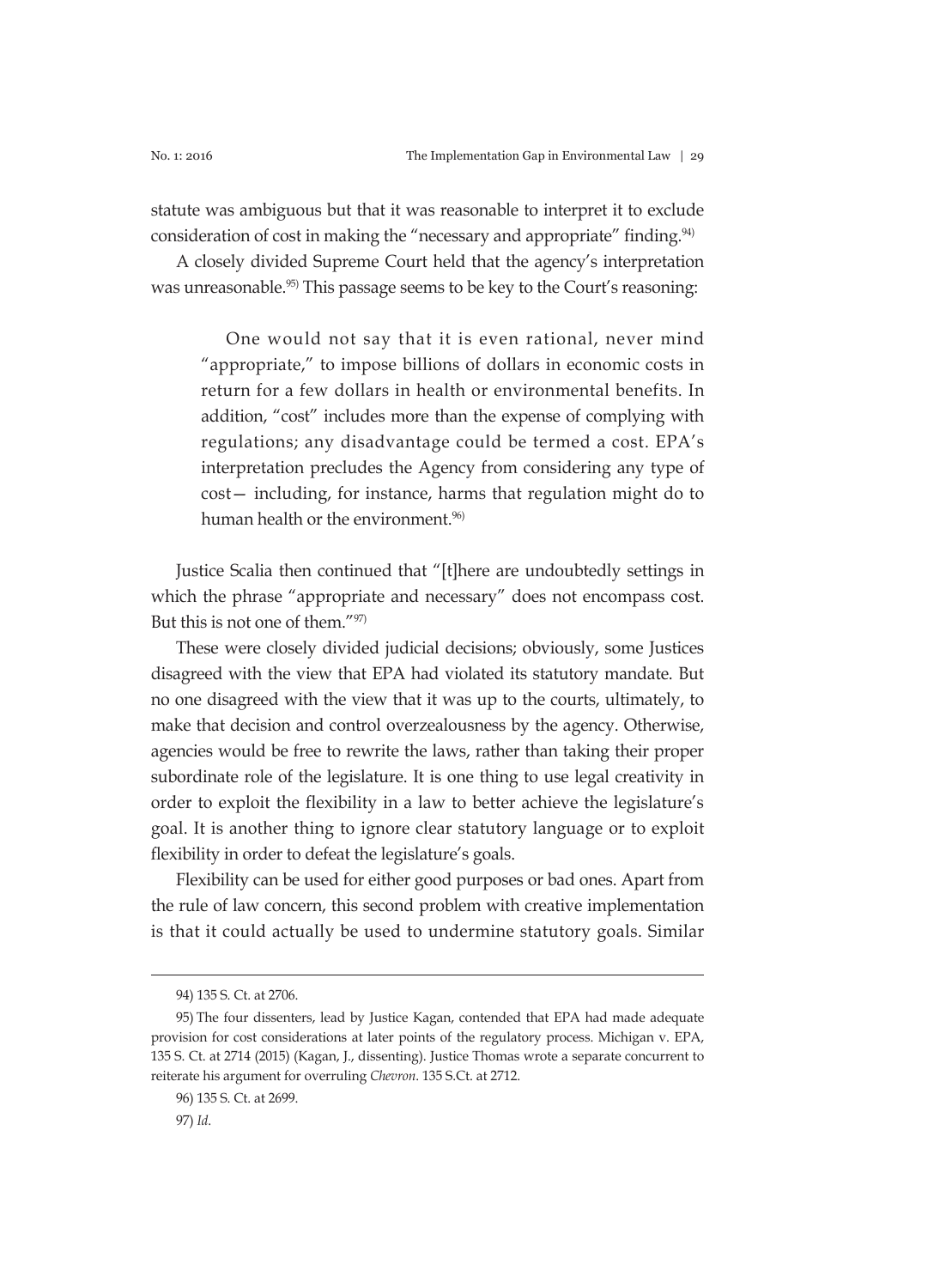concerns have been raised about adaptive management for natural resources,98) in which agencies experiment with policies and monitor the results rather than adopting rigid rules.<sup>99)</sup> This problem cannot be tackled by the courts directly, since they are in no position to make independent judgments about what regulatory programs are likely to work. But courts can at least use the "arbitrary and capricious" standard to ensure that the agency has taken a hard look at the problem.

# **IV. Conclusion**

It is hard to imagine any environmental lawyer dismissing noncompliance as an unimportant problem or suggesting that the implementation of environmental statutes has generally followed a straightforward path. As we have seen, the linkage between statutory requirements and implementation is far from automatic: specific groundlevel decisions may take place in the absence of standards (though under threat of future standards or potential liability), or in some negotiated deviation from the standards. Thus, rather than focusing on regulatory standards in isolation, we need to see them as part of a larger process of negotiation between government actors, industry, and environmentalists.

Recognizing the quantity of implementation issues might change how we approach the procedures for issuing standards. If we expect standards to be completely implemented, it makes sense to insist on full deliberation and a high standard of rationality when the standards are crafted. But to the extent that the standards function instead as opening gambits in a prolonged bargaining process, this insistence seems somewhat misplaced. Moreover, the considerable uncertainty about how a standard will actually be implemented naturally makes any confident assessment of the regulation before issuance problematic, arguing for a more dynamic approach to assessing and modifying regulations over time.

<sup>98)</sup> For a discussion of specific legal changes designed to promote adaptive management, see Eric Biber, *Adaptive Management and the Future of Environmental Law*, 46 Akron L. Rev. 933, 938-39 (2013).

<sup>99)</sup> See *id.* at 940.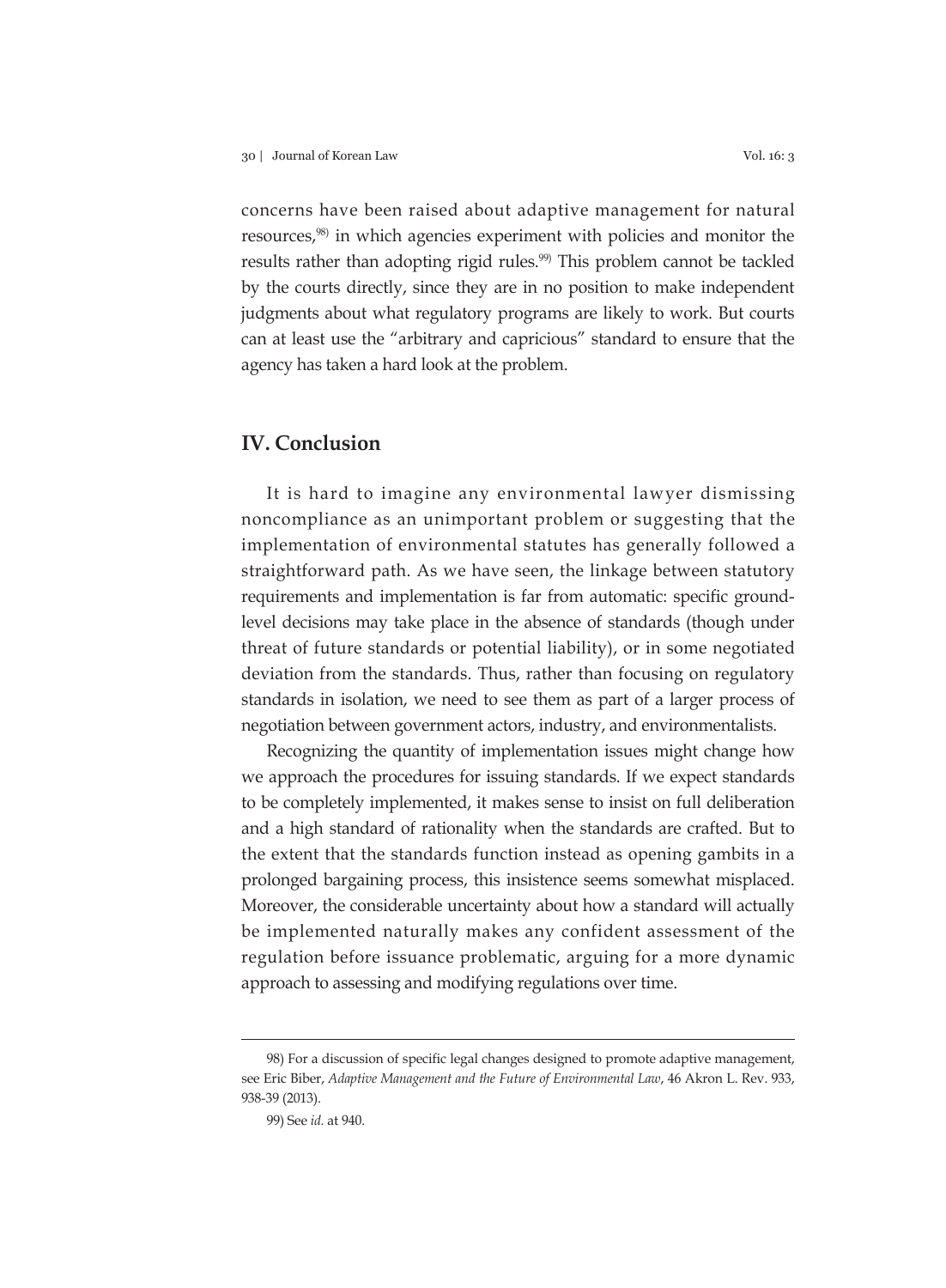Given Congress's often-unrealistic demands, it is hard to see how the system could operate if the government attempted perfect implementation – for instance, Congress called for an end to all water pollution by 1985, which was not remotely possible.<sup>100)</sup> Besides ameliorating the sometimes unrealistic demands found in the statutes, the implementation process has also provided opportunity for some important innovations in environmental regulation.

Even when they produce useful results, mismatches between implementation and statutes also risk doing damage to our concept of the rule of law. Widespread noncompliance with formally binding requirements undermines the concept that good citizens ― and even more so, governmental officials ― obey the law. For this reason, as much as it may be socially beneficial in some of its guises, creative implementation needs to be held within a reasonable interpretation of the statutory language.

Implementation issues deserve particular attention now, at the time when we are entering a new era of environmental regulation: the Climate Change Era. When we design measures to prevent climate change, it is not enough to set good goals or to proclaim new standards. We must pay very careful attention to how those standards will be enforced. We must also design regulations that are easy to create and enforce.<sup>101)</sup> Finally, because climate change has such broad impacts, it may well require creative implementation of existing statutes in order to deal with all of its ramifications.

Implementation issues may in part be because of the sheer difficulty of regulating many different environmental problems at many different facilities across a large, diverse country. Those difficulties, although real, are susceptible to solutions with sufficient effort and ingenuity. The more intractable cause of implementation problems is the degree of political polarization about environmental problems in the United States. Such polarization has prevented Congress from participating actively in policy

<sup>100)</sup> See Clean Water Act § 101(a)(1); 33 U.S.C. 1251(a)(1) ("it is the national goal that the discharge of pollutants into the navigable waters be eliminated by 1985").

<sup>101)</sup> This is one reason that a carbon tax may be a desirable approach. Tax collection is not perfect either, but it is something that modern societies know how to do, and tracking quantities of fossil fuels is less demanding than monitoring emissions for thousands of sources. The broader point is that the design of regulatory policies needs to be attentive to potential implementation issues.